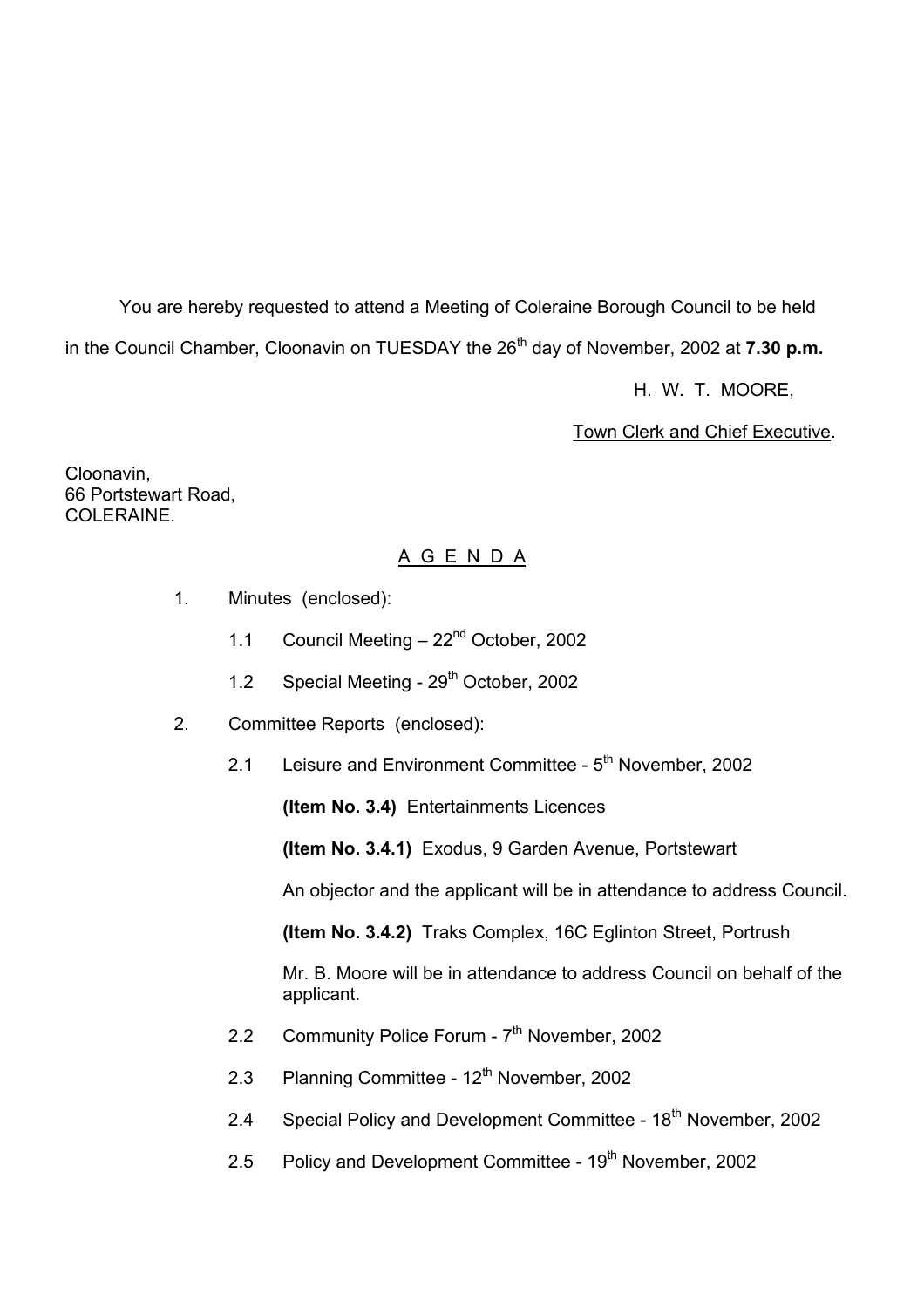3. Causeway Institute of Further and Higher Education

 Mr. J. Williams, Director and Mr. I. Houston, Deputy Director will be in attendance to address Council.

- 4. Department for Employment and Learning "Role of the Statutory Further Education Sector" - Consultation Paper (enclosed)
- 5. Correspondence
- 6. Documents for Sealing

#### **Enclosed for Information:**

Minutes of the Northern Health and Social Services Council dated 2<sup>nd</sup> October, 2002

# To: Each Member of Council. 22nd November, 2002.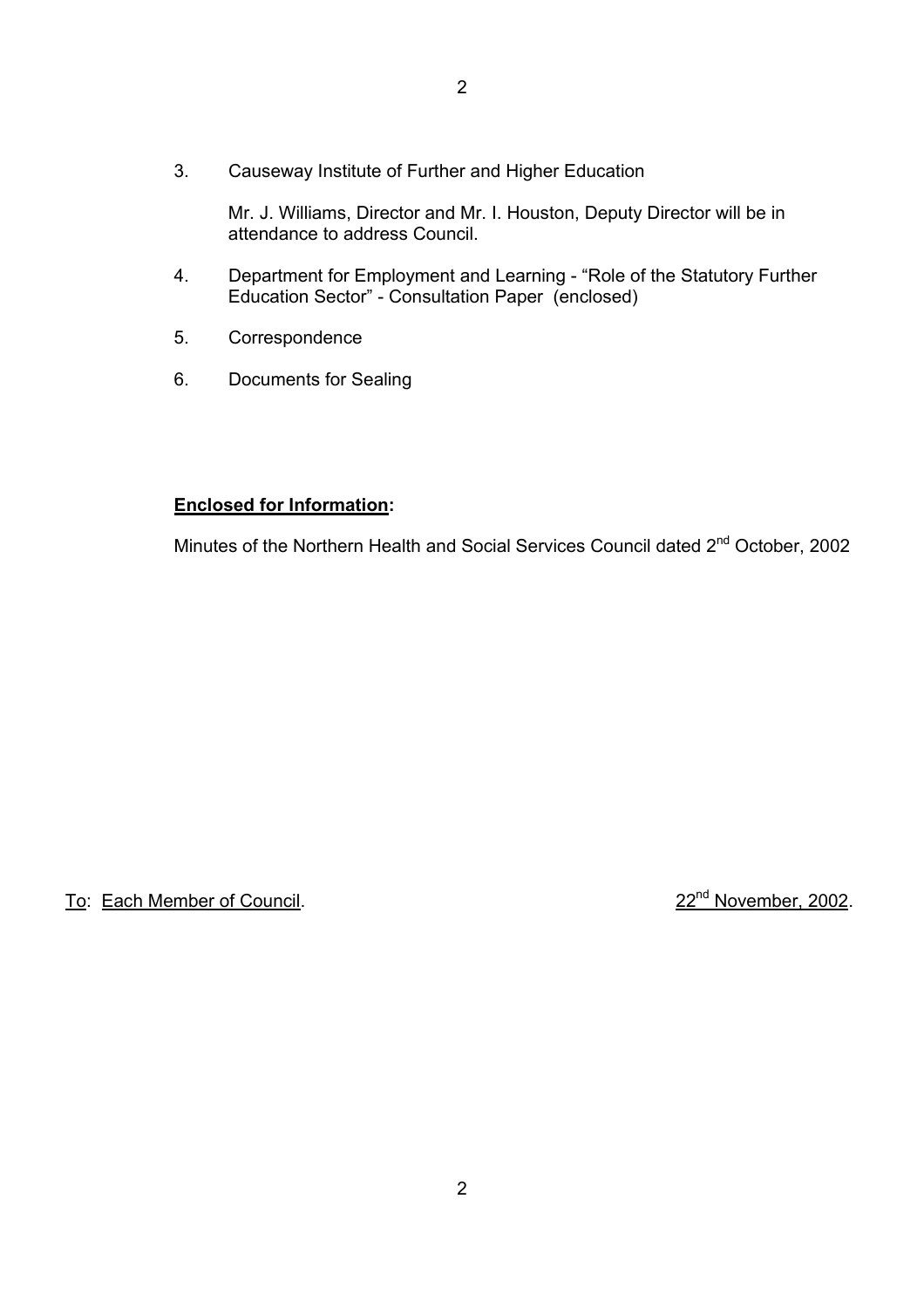#### **COUNCIL MEETING**

 Minutes of proceedings of Coleraine Borough Council held in the Council Chamber, Cloonavin on Tuesday, 22nd October, 2002 at 7.30 p.m.

- **Convened:** As per Notice attached
- **Present:** The Mayor, Councillor O. M. Church (Mrs.) in the Chair

 The Deputy Mayor, Councillor G. L. McLaughlin (Items 2.1 - 15.0)

#### **Aldermen**

| P. E. A. Armitage (Mrs.) | B. Leonard    |
|--------------------------|---------------|
| E. T. Black (Mrs.)       | W. J. McClure |
| W. T. Creelman           |               |

#### **Councillors**

| C. S. Alexander (Ms.) | W. A. King      |
|-----------------------|-----------------|
| D. D. Barbour         | D. McClarty     |
| J. M. Bradley         | R. A. McPherson |
| J. J. Dallat          | A. McQuillan    |
| T. J. Deans           | R. D. Stewart   |
| E. P. Fielding (Mrs.) | W. J. Watt      |
| E. A. Johnston (Mrs.) |                 |

## **Officers in**

 **Attendance:** Town Clerk and Chief Executive, Director of Corporate Services, Director of Leisure Services, Director of Technical Services, Principal Administrative Officer, Senior Environmental Health Officer and Administrative Assistant

**Apologies:** Councillors Hillis and Mullan

#### **1.0 MINUTES**

The Minutes of the Council Meeting of  $24<sup>th</sup>$  September, 2002 and the Special Meeting of 25<sup>th</sup> September, 2002 were confirmed and signed.

#### **2.0 COMMITTEE REPORTS**

| Leisure and Environment | The Chairman, Alderman Mrs. Black, moved    |
|-------------------------|---------------------------------------------|
| Committee               | the adoption of the Leisure and Environment |
|                         | Committee Report; this was duly seconded by |
|                         | Councillor Stewart.                         |

Matters arising: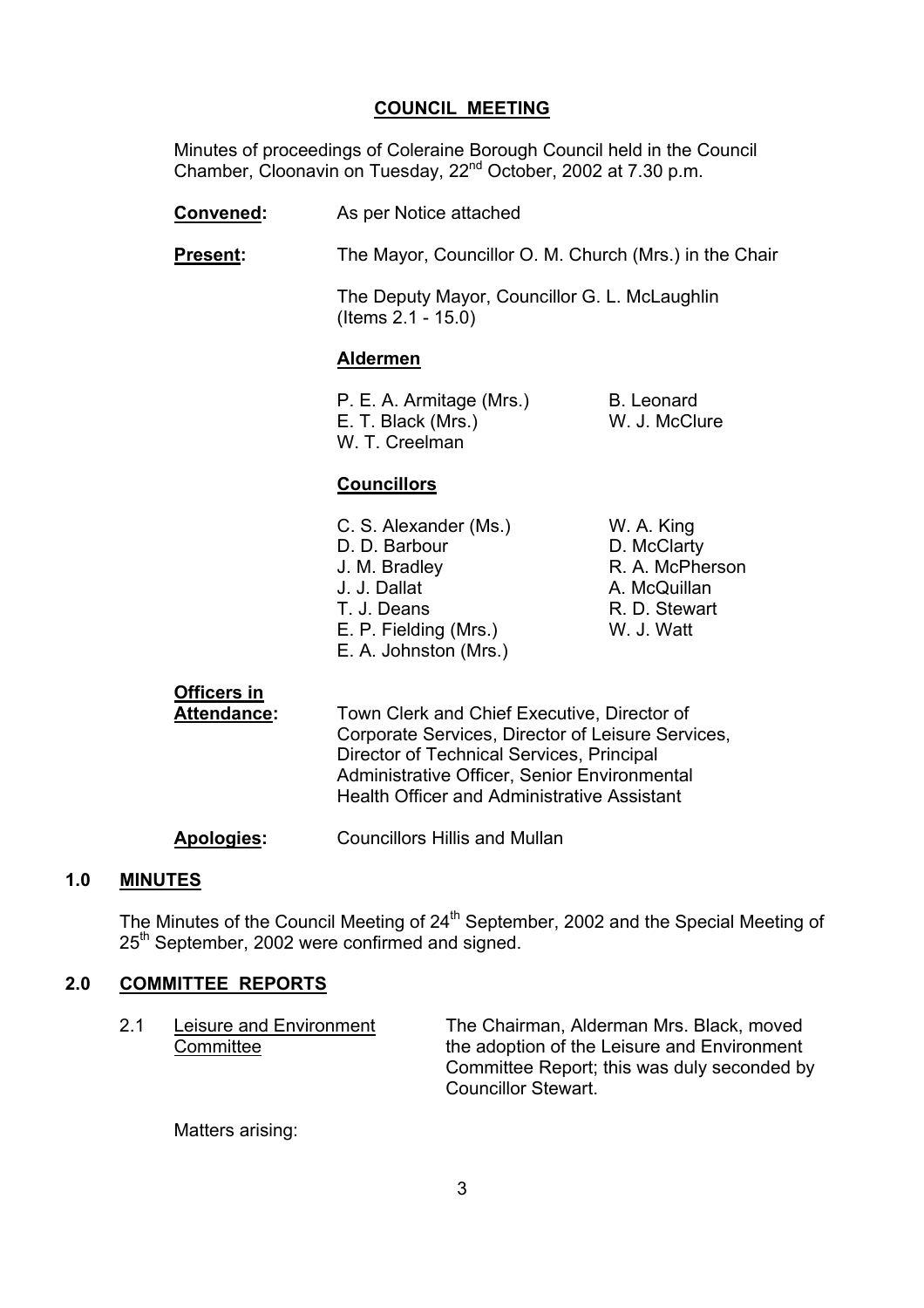- 2.1.1 The Crescent, It was agreed that the officers consider an Coleraine appropriate scheme for The Crescent, Coleraine to be discussed at the Special Meeting of the Policy and Development Committee to discuss the 5 Year Capital Programme.
- 2.1.2 Christmas Switch-On It was noted that the Christmas switch-on date  $\overline{\text{Garvagh}}$  for Garvagh would be  $9^{\text{th}}$  December, 2002.

The Committee Report was, therefore, adopted.

 2.2 Planning Committee The Chairman, Councillor Bradley, moved the adoption of the Planning Committee Report; this was duly seconded by Councillor Watt and agreed. 2.3 Policy and Development The Vice Chairman, Councillor McQuillan, Committee moved the adoption of the Policy and Development Committee Report; this was duly seconded by Councillor McClarty.

Matters arising:

2.3.1 Causeway Hospital The Town Clerk and Chief Executive reported that the Chief Executive of the Causeway Trust would attend a Special Meeting of Council to be held on 29<sup>th</sup> October, 2002.

The Committee Report was, therefore, adopted.

#### **3.0 COLERAINE MINISTERS' COUNCIL**

 An invitation had been received from Coleraine Ministers' Council inviting members to 'Prayer in the heart of the community' in Coleraine Town Hall on  $3<sup>rd</sup>$  October,  $7<sup>th</sup>$ November and  $12<sup>th</sup>$  December, 2002 from 7.30 p.m. - 8.30 p.m.

Noted.

## **4.0 CROWN CASTLE INTERNATIONAL**

 Read letter from Crown Castle International advising Council that a request had been received from Hutchinson 3G to install equipment on their existing telecommunications mast at 61 Newbridge Road, Coleraine. Comments on the proposal were invited before making an application to the Planning Service.

Members were advised to forward any comments direct or through the Senior Environmental Health Officer.

Noted.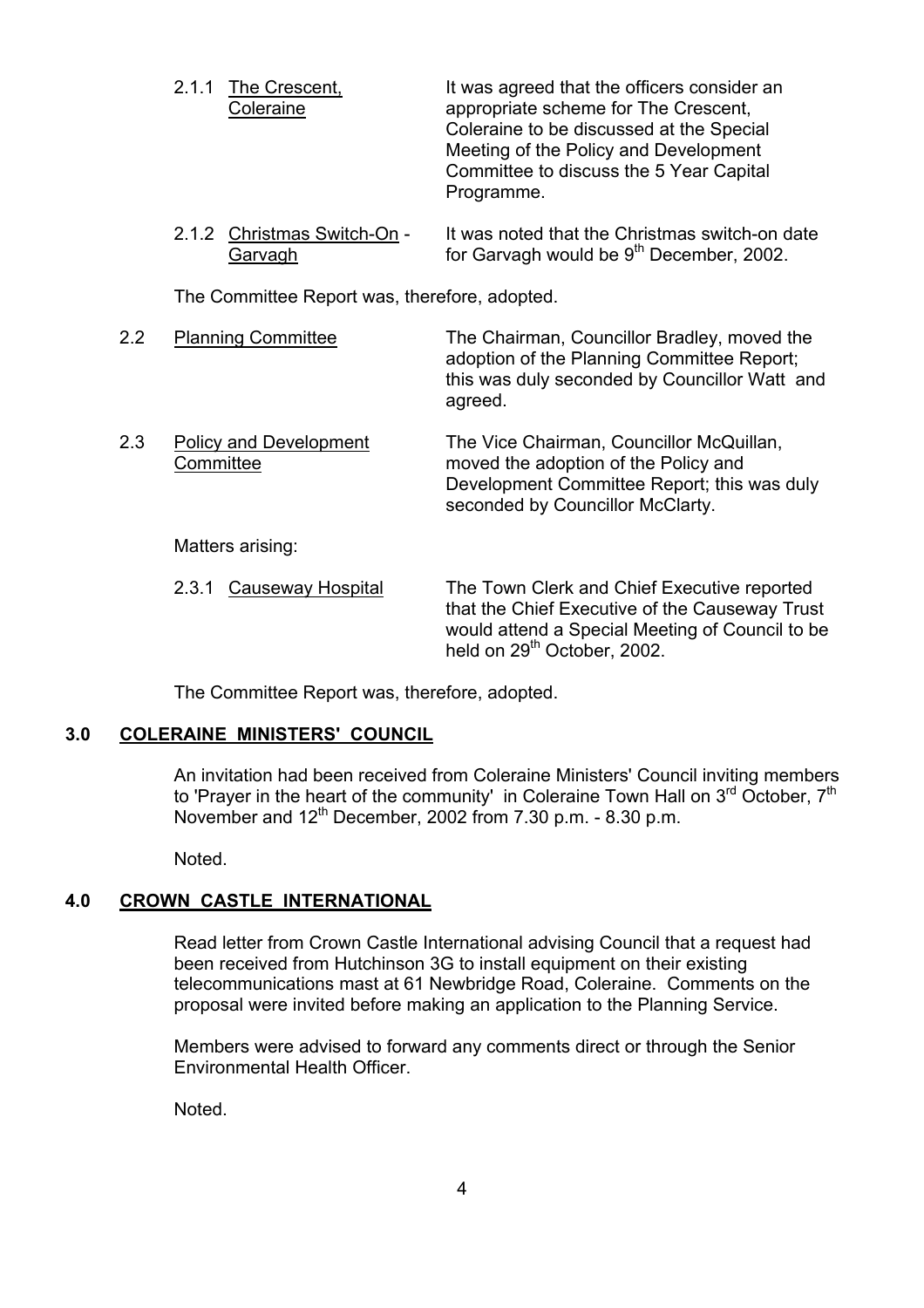#### **5.0 APPOINTMENT OF CHAIR - CAUSEWAY HEALTH AND SOCIAL SERVICES TRUST**

Reported that Mrs. Jean Jefferson had been appointed Chair to the Board of Causeway Health and Social Services Trust for a period of four years from 9<sup>th</sup> October, 2002.

Noted.

#### **6.0 NORTHERN HEALTH AND SOCIAL SERVICES BOARD**

Tabled:

 Northern Health and Social Services Board Annual Report 2001/2002.

#### **7.0 POSTWATCH NORTHERN IRELAND**

Tabled:

Postwatch - Annual Report 2001-2002.

#### **8.0 RENT OFFICER SERVICE (N.I.)**

Tabled:

 Annual Report of the Rent Assessment Panel for Northern Ireland - 1<sup>st</sup> April, 2001 to 31<sup>st</sup> March, 2002.

#### **9.0 NORTHERN IRELAND AMBULANCE SERVICE**

Tabled:

 Northern Ireland Ambulance Service - Annual Report 2001-2002.

#### **10.0 CIVIC FORUM**

Tabled:

 Civic Forum Document - 'Can do better' (Educational disadvantage in the context of lifelong learning).

#### **11.0 NORTHERN IRELAND HOUSING EXECUTIVE**

Tabled:

 Northern Ireland Housing Executive - The Homelessness Strategy.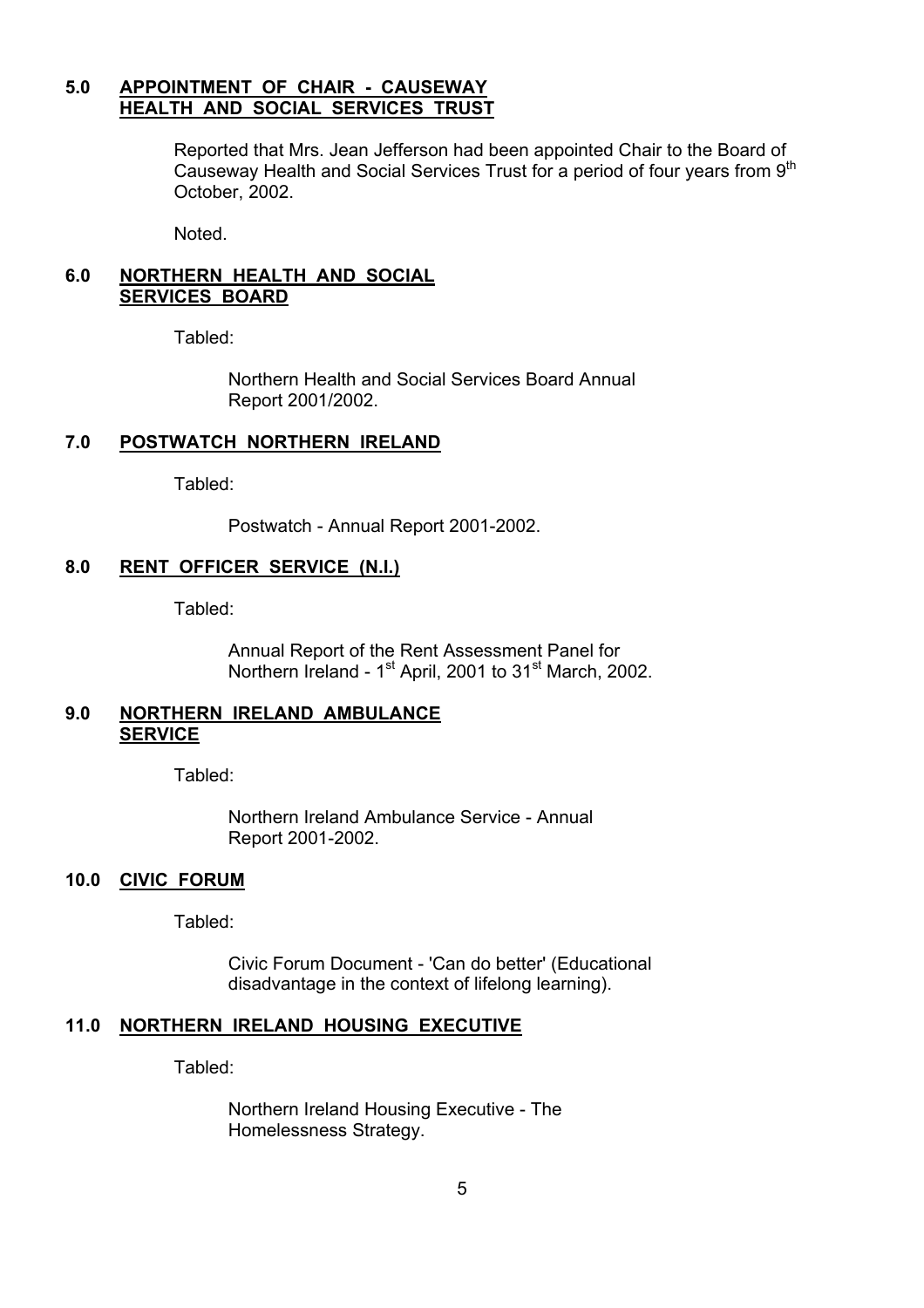#### **12.0 NORTH-EASTERN EDUCATION AND LIBRARY BOARD**

Tabled:

 Minutes of the North-Eastern Education and Library Board dated 25<sup>th</sup> June, 2002.

#### **13.0 COLERAINE RIDING FOR THE DISABLED**

Read letter of thanks from the Coleraine Riding for the Disabled Rebuilding Fund Committee for the financial contribution of £4,542.80 arising from the Mayor's Charity Ball held in May 2002.

Noted.

#### **14.0 DATES FOR DIARY**

 Members noted the following dates for Special Meetings and Christmas Functions:

#### **Special Meetings**

| Council                       |  |                                                      | -Tuesday, 29 <sup>th</sup> October, 2002 - Causeway Trust     |
|-------------------------------|--|------------------------------------------------------|---------------------------------------------------------------|
| <b>Policy and Development</b> |  |                                                      |                                                               |
| Committee                     |  |                                                      | - Monday, 11 <sup>th</sup> November, 2002 - Capital Programme |
| <b>Policy and Development</b> |  |                                                      |                                                               |
| Committee                     |  | - Monday, 18 <sup>th</sup> November, 2002 - Windfarm |                                                               |

#### **Christmas Functions**

| Council Dinner (Royal Court)                                                    | - Wednesday, 18 <sup>th</sup> December, 2002 |
|---------------------------------------------------------------------------------|----------------------------------------------|
| Christmas Receptions (Bann Gallery) - Thursday, 19 <sup>th</sup> December, 2002 |                                              |
| Friday, 20 <sup>th</sup> December, 2002                                         | - Staff - Family Night - Dunluce Centre      |

#### **15.0 DOCUMENTS FOR SEALING**

Resolved:

That the following documents be sealed:

| 1. | <b>Voluntary and Community Unit</b><br>of the Charities Branch<br>(Department for Social<br>Development) | Proposed sale of portion of Anderson Park,<br>Coleraine;<br>Council to David Patton & Sons (N.I.) |
|----|----------------------------------------------------------------------------------------------------------|---------------------------------------------------------------------------------------------------|
| 2. | <b>Cemetery Titles</b>                                                                                   | Grant of Right of Burial Deed;<br>Register Nos. 2833 - 2837 inclusive:                            |
|    |                                                                                                          | Kilrea<br>Agherton<br>$\overline{\phantom{a}}$<br>$\qquad \qquad$                                 |

Coleraine 2

Ballywillan 1 Portstewart 2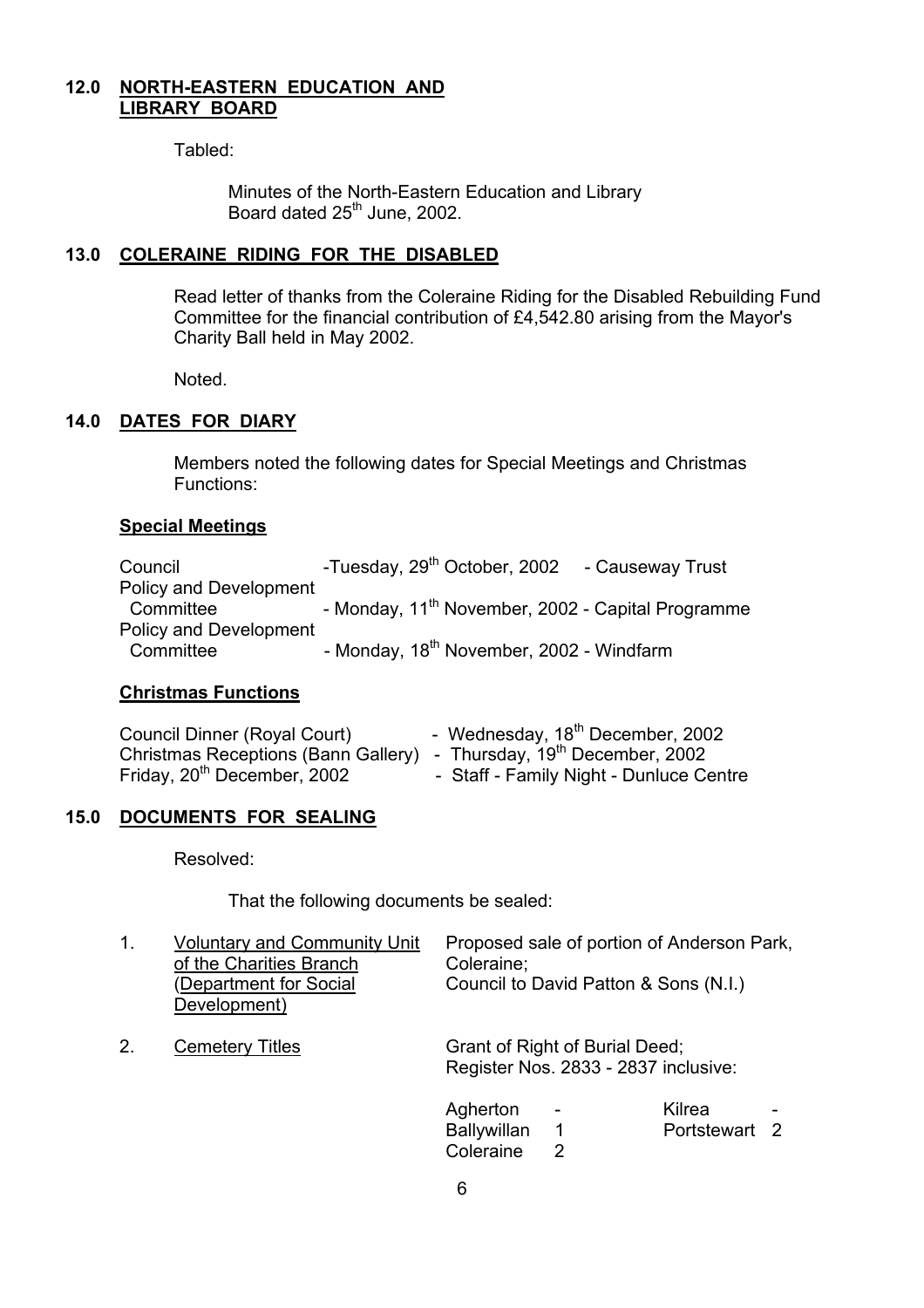Advanced Deed Register Nos. 0040 - 0041 inclusive:

| Agherton    | $\overline{\phantom{0}}$ | Coleraine   |  |
|-------------|--------------------------|-------------|--|
| Ballywillan | $\sim$ $\sim$            | Portstewart |  |

- 3. Contract Document and Refurbishment of existing listed building and<br>Counterpart construction of new Arts Centre at Flowerfield construction of new Arts Centre at Flowerfield Arts Centre, Portstewart; Council and JPM Contracts Ltd., 79 Main Street, Dungiven.
- 4. Contract Document and Arcadia, Portrush Phase II; Counterpart Council and JPM Contracts Ltd., 79 Main

Street, Dungiven.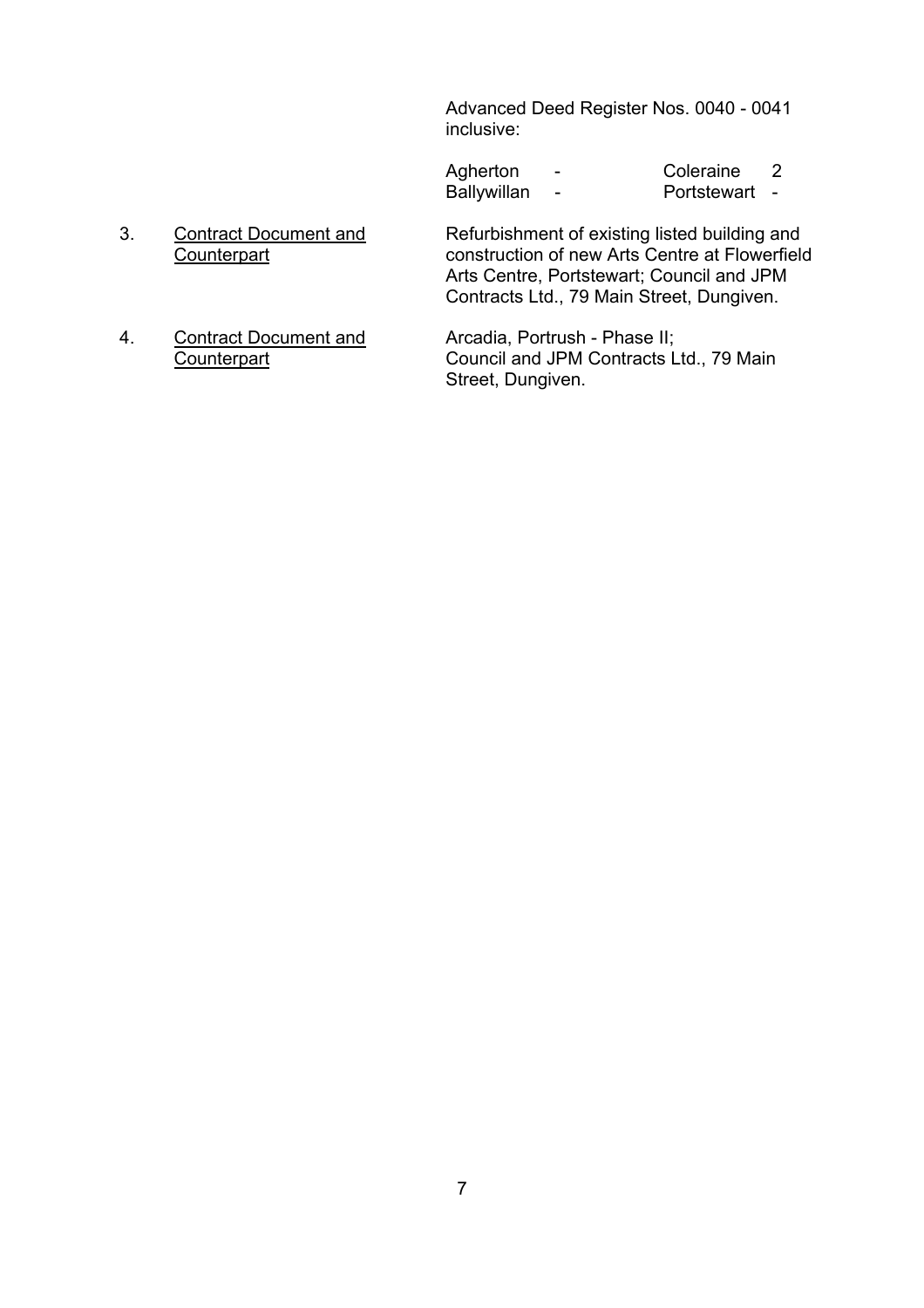#### **SPECIAL MEETING**

#### **29th October, 2002.**

| <b>Convened:</b>   |             | To meet with Ms. N. Evans, Chief Executive<br>of the Causeway Health and Social Services<br>Trust, to discuss issues relating to the<br>operation of Causeway Hospital. |                                                                                |
|--------------------|-------------|-------------------------------------------------------------------------------------------------------------------------------------------------------------------------|--------------------------------------------------------------------------------|
| <b>Present:</b>    |             |                                                                                                                                                                         | The Mayor, Councillor Mrs. O. M. Church, in the Chair                          |
|                    |             | <b>Aldermen</b>                                                                                                                                                         |                                                                                |
|                    |             | E. T. Black (Mrs.)<br>W. T. Creelman                                                                                                                                    | <b>B.</b> Leonard<br>W. J. McClure                                             |
|                    |             | <u>Councillors</u>                                                                                                                                                      |                                                                                |
|                    |             | D. D. Barbour<br>T. J. Deans<br>E. P. Fielding (Mrs.)<br>E. A. Johnston (Mrs.)<br>W. A. King                                                                            | R. A. McPherson<br>A. McQuillan<br>E. M. Mullan<br>R. D. Stewart<br>W. J. Watt |
| <b>Officers in</b> | Attendance: | Town Clerk and Chief Executive and Administrative<br>Assistant                                                                                                          |                                                                                |
| Apologies:         |             | The Deputy Mayor, Alderman Mrs. Armitage,<br>Councillors Ms. Alexander, Bradley, Dallat,<br><b>Hillis and McClarty</b>                                                  |                                                                                |

The Mayor welcomed Ms. N. Evans, Chief Executive, Mrs. J. Jefferson, Chairman and Directors from the Causeway Health and Social Services Trust who were in attendance to discuss issues relating to the operation of the Causeway Hospital.

Mrs. Jefferson thanked members for their good wishes in her new role as Chairman and explained that she was already meeting staff and learning more about the various services provided by the **Trust** 

Ms. Evans introduced the four Directors as follows:

 Mr. J. Loughrey - Director of Child and Community Care Mr. A. Braiden - Director of Acute Causeway Services Mr. N. Oliver - Director of Business and Corporate Affairs Mr. N. Guckian - Director of Finance

and then elaborated on the budgetary and operational context within which services were provided by the Trust. Messrs. Loughrey and Braiden further highlighted aspects of the individual services and a full discussion ensued on the current problems which were affecting the Trust.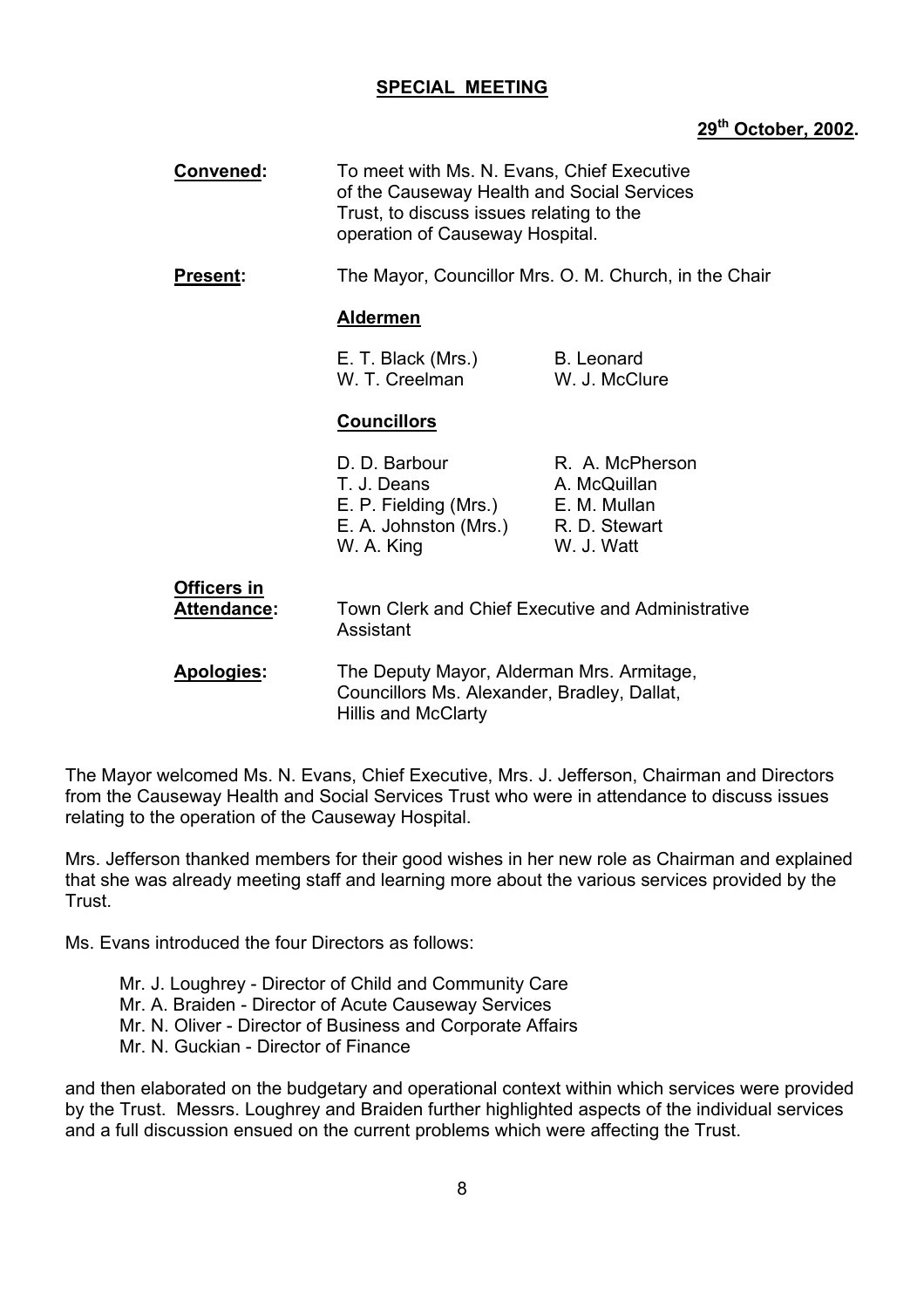Members raised a wide variety of questions which were responded to by the representatives.

The Mayor thanked the representatives for their informative presentation and the undertaking to communicate regularly with Council.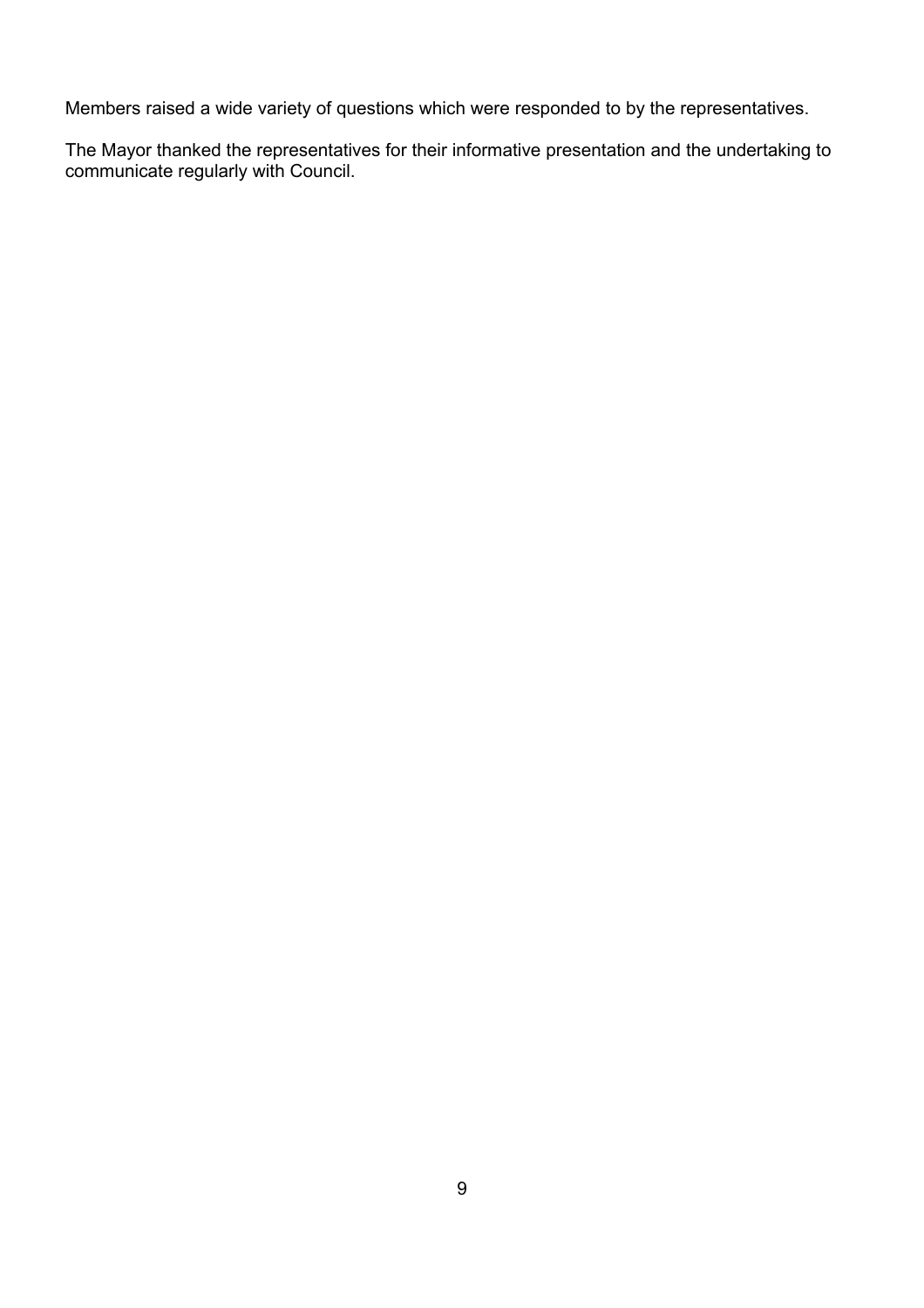#### **LEISURE AND ENVIRONMENT COMMITTEE**

#### **5th November, 2002.**

| <b>Present:</b>                   | Alderman Mrs. E. T. Black in the Chair<br>The Mayor, Councillor O. M. Church (Mrs.)                                                                                                                                                                        |                                                                                                                                       |
|-----------------------------------|------------------------------------------------------------------------------------------------------------------------------------------------------------------------------------------------------------------------------------------------------------|---------------------------------------------------------------------------------------------------------------------------------------|
|                                   |                                                                                                                                                                                                                                                            |                                                                                                                                       |
|                                   | The Deputy Mayor, Councillor G. L. McLaughlin                                                                                                                                                                                                              |                                                                                                                                       |
|                                   | <b>Aldermen</b>                                                                                                                                                                                                                                            |                                                                                                                                       |
|                                   | W. T. Creelman<br><b>B.</b> Leonard                                                                                                                                                                                                                        | W. J. McClure                                                                                                                         |
|                                   | <b>Councillors</b>                                                                                                                                                                                                                                         |                                                                                                                                       |
|                                   | C. S. Alexander (Ms.)<br>D. D. Barbour<br>J. M. Bradley<br>J. J. Dallat<br>T. J. Deans<br>E. P. Fielding (Mrs.)<br>N. F. Hillis<br>E. A. Johnston (Mrs.)                                                                                                   | W. A. King<br>D. McClarty<br>R. A. McPherson<br>A. McQuillan<br>E. M. Mullan<br>$($ ltems 2.4 - 3.4.2)<br>R. D. Stewart<br>W. J. Watt |
| Officers in<br><b>Attendance:</b> | Director of Leisure Services, Director of Technical Services,<br>Senior Environmental Health Officer, Senior Technical Officer<br>(Items 3.1 - 12.0), Principal Building Control Officer,<br>Principal Administrative Officer and Administrative Assistant |                                                                                                                                       |

**Apology:** Alderman Mrs. Armitage

#### **1.0 CONGRATULATIONS**

The Chairman referred to the Dunluce Centre having been voted Best Visitor Attraction 2002 at the recent Northern Ireland Travel and Tourism Awards. Coleraine had also recently won the Town Category Award in the Ulster in Bloom Competition and had been invited to represent Northern Ireland in the Britain in Bloom Awards in 2003. At the Northern Ireland Amenity Council Best Kept Awards, Coleraine and Kilrea had been placed runners-up respectively in the large town and village sections.

The Chairman extended congratulations to all staff involved in the achievement of these awards and members asked to be associated with these comments. It was agreed that a congratulatory note be forwarded to all relevant staff and a celebratory reception organised prior to Christmas.

#### **2.0 LEISURE SERVICES REPORT**

The Report of the Director of Leisure Services was considered (previously supplied).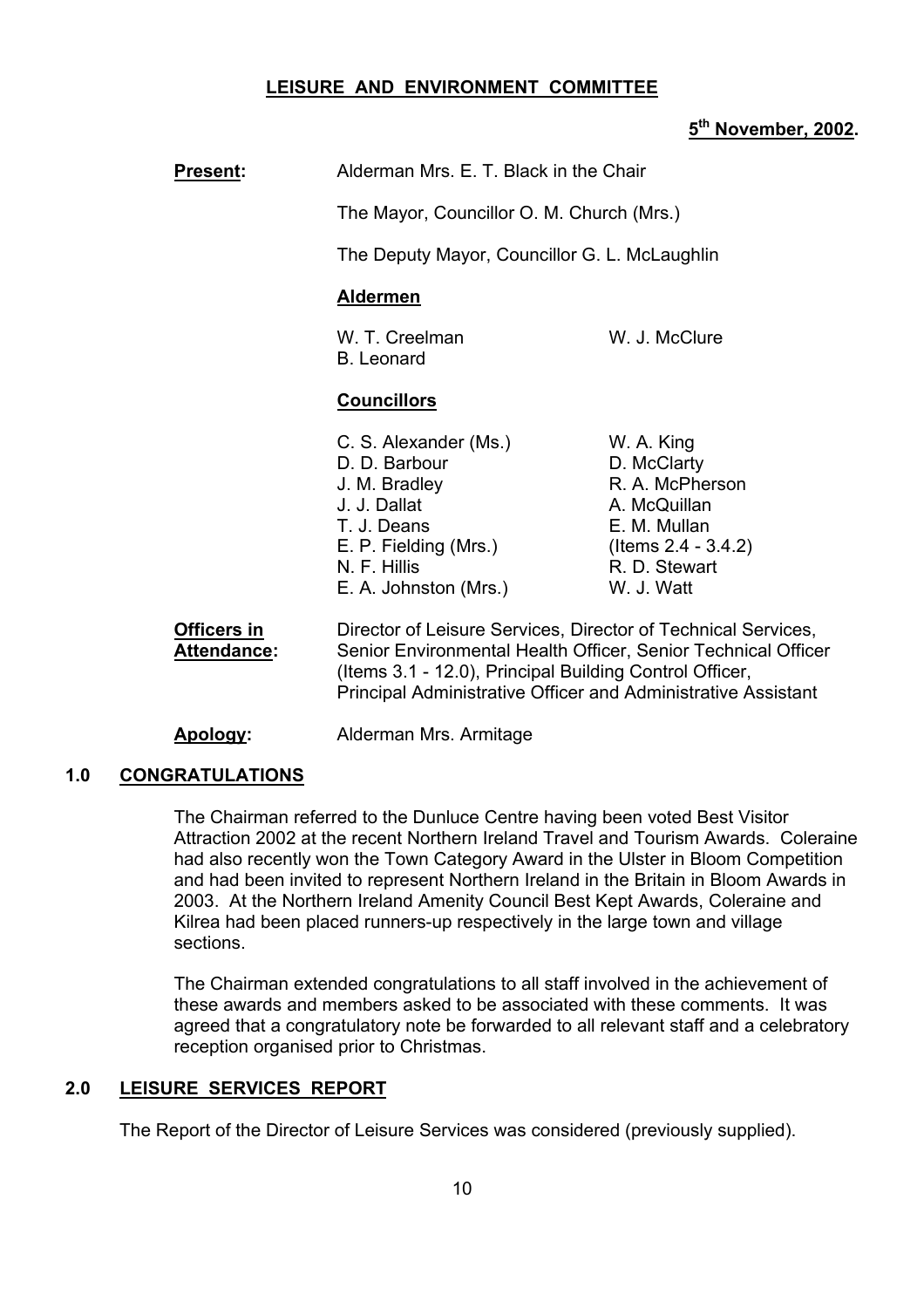Matters arising:

| 2.1 | <b>Portrush Community</b><br>Development Group                                       | Recommended:                                                                                                                                                                                                                      |
|-----|--------------------------------------------------------------------------------------|-----------------------------------------------------------------------------------------------------------------------------------------------------------------------------------------------------------------------------------|
|     |                                                                                      | <b>That Portrush Community Development</b><br>Group be granted temporary use of the<br>pavilion at Portrush Recreation Grounds<br>subject to an agreed rental and evidence of<br>the appropriate insurance cover.                 |
| 2.2 | <b>Coleraine Cemetery (Fencing)</b>                                                  | Four tenders had been received for the supply,<br>delivery and installation of security fencing at<br>Coleraine Cemetery. Only one tender met the<br>specification, namely that of N.K. Fencing,<br>Carrickfergus for £50,359.00. |
|     |                                                                                      | Council is recommended to accept this tender. An<br>allowance had been made in the Capital<br>Programme.                                                                                                                          |
| 2.3 | Caldwell Lane, Portrush                                                              | Committee welcomed the news that ownership of<br>Caldwell Lane, Portrush now rested with Council.                                                                                                                                 |
|     |                                                                                      | The Countryside and Access Officer would now<br>prepare the necessary upgrading proposal. A<br>further report would be presented to Committee at<br>a future meeting.                                                             |
| 2.4 | Coleraine Leisure Centre,<br>Dunluce Centre and<br>Waterworld - Christmas<br>Opening | Council is recommended to agree to the proposed<br>Christmas opening hours for Coleraine Leisure<br>Centre, Dunluce Centre and Waterworld as<br>detailed in the report.                                                           |
| 2.5 | For Information                                                                      | The Director of Leisure Services included                                                                                                                                                                                         |

(a) Portrush Town Hall;

information in his report on the following:

(b) Flowerfield Arts Centre.

#### **3.0 TECHNICAL SERVICES REPORT**

The Report of the Director of Technical Services was considered (previously supplied).

Matters arising:

- 3.1 DRD Roads Service
	- 3.1.1 Waiting Restrictions Roads Service proposed to extend the NO Portballintrae WAITING RESTRICTION on Bayhead Road, Portballintrae outside the Bayview Hotel by approximately 25 metres.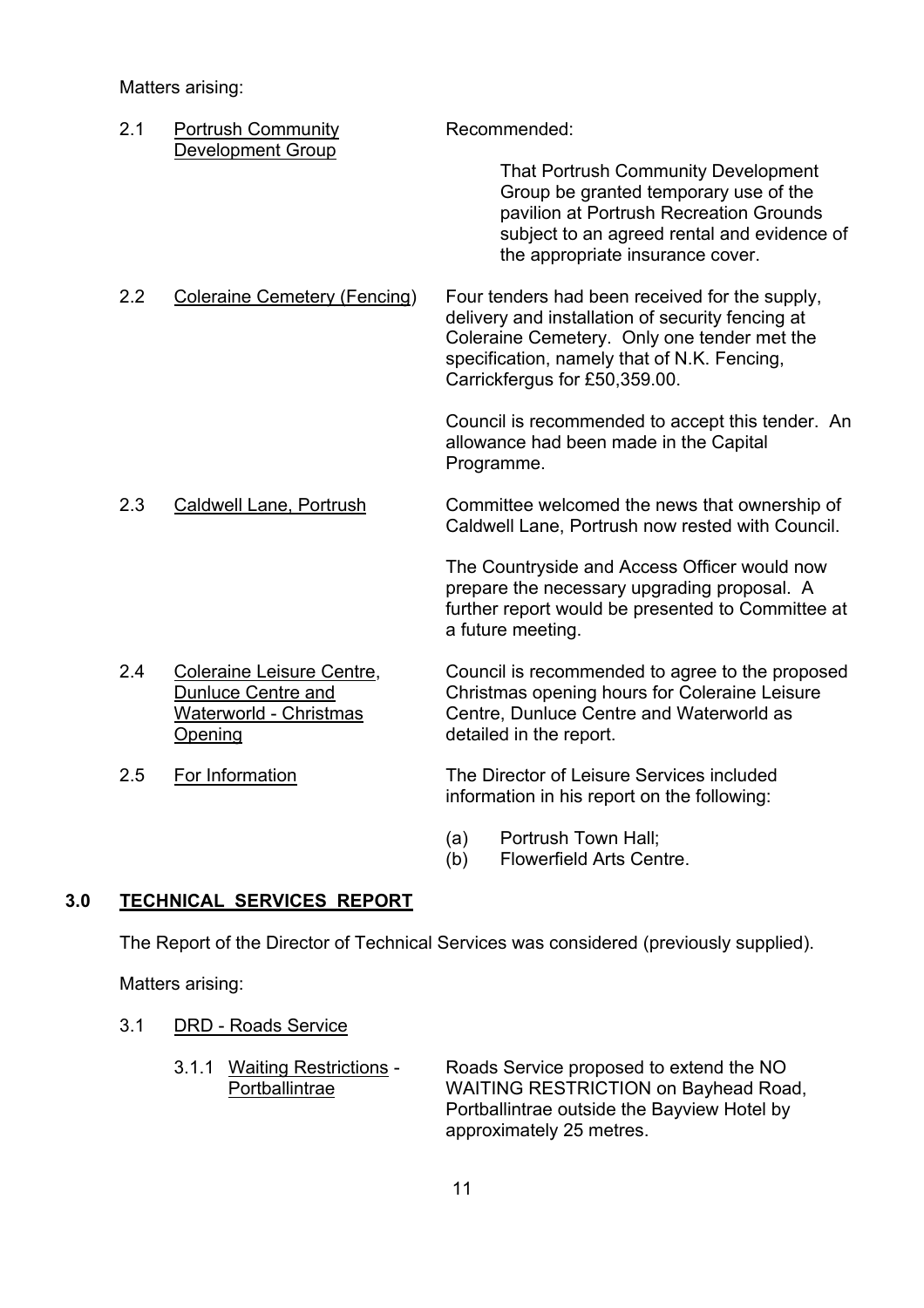Following discussion it was recommended that the Director of Technical Services seek a reduction in the proposed extension of the no waiting restriction at this location.

 3.1.2 New Row, Kilrea Committee expressed its disappointment that Roads Service was not prepared to provide additional signage or a roundabout at this location.

> It was agreed that members' concerns be raised with the Divisional Roads Manager at the December meeting of Council.

#### 3.2 Waste Management

- 3.2.1 North West Region Committee noted that the final version of the Waste Management North West Region Waste Management Plan Plan would be presented to Council at the December meeting for adoption.
- 3.2.2 Recycling Tenders Tenders had been sought for the short term provision of a mixed dry recycling processing service and a fridge/freezer outlet for end of life units.

Noted.

 3.2.3 Waste Management Committee noted that Council had been allocated Grant Scheme **E95,225.12** by the Department of the Environment under the 2002/3 Waste Management Grant Scheme.

> Council is recommended to agree to the purchase of additional wheelie bins with £86,872.04 available from this funding. This would enable the purchase of approximately 6,500 bins to facilitate the expansion of the proposed two bin recycling system within the Borough.

- 3.2.4 Recycling Facility Council is recommended to agree to planning permission being sought for the erection of a transfer storage building at Craigahulliar as detailed in the report.
- 3.3 Recycling Facility Portrush Following discussion it was agreed that the Director of Technical Services meet with the members representing The Skerries District Electoral Area to consider possible alternative sites to the present Causeway Street location for a recycling facility.
- 3.4 Entertainment Licences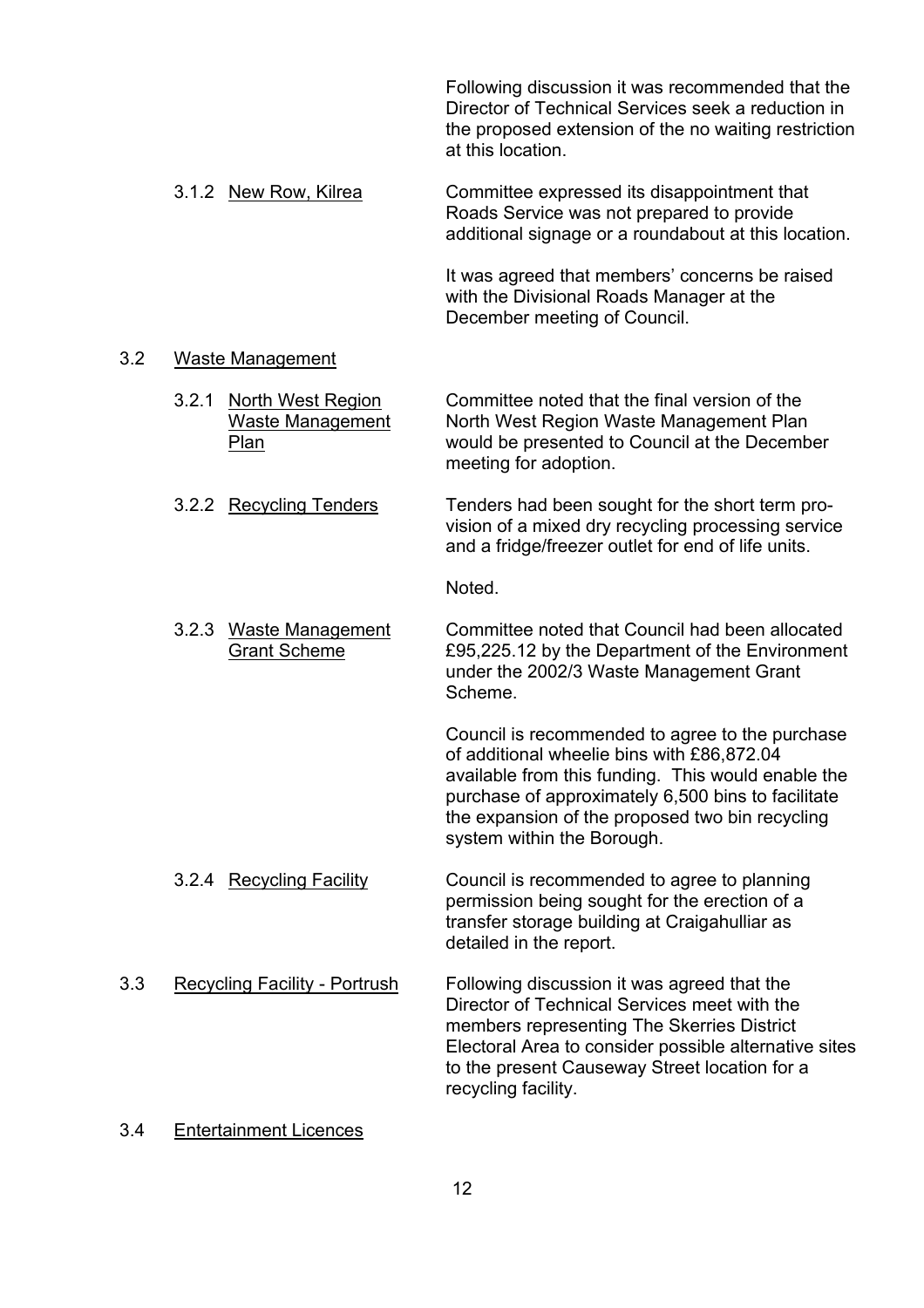|     | 3.4.1 Exodus, 9 Garden<br><b>Avenue, Portstewart</b>               | Committee noted that as an objection had been<br>received to the application for the renewal of the<br>Entertainments Licence this matter would be<br>considered at the November meeting of Council.                                                                                  |
|-----|--------------------------------------------------------------------|---------------------------------------------------------------------------------------------------------------------------------------------------------------------------------------------------------------------------------------------------------------------------------------|
|     | <b>Traks Complex,</b><br>3.4.2<br>16C Eglinton Street,<br>Portrush | An application had been received for variation of<br>the Entertainments Licence to include extension of<br>hours to 1.30 a.m. as detailed in the report.                                                                                                                              |
|     |                                                                    | Following a full discussion it was agreed that this<br>matter be deferred to the November meeting of<br>Council, when the applicant would be afforded the<br>opportunity to address the meeting.                                                                                      |
| 3.5 | <b>Street Trading Act</b><br>(N.I.) 2001                           |                                                                                                                                                                                                                                                                                       |
|     | <b>Stationary Site Licence -</b><br>3.5.1<br>Ballysally            | Council is recommended to agree to the issue of a<br>stationary street trading licence to Mr. and Mrs. P.<br>Newman, 21 Daneshill Road, Coleraine for the<br>remainder of the current 2002/3 licence period as<br>detailed in the report.                                             |
| 3.6 | <b>Building Control</b>                                            |                                                                                                                                                                                                                                                                                       |
|     | 3.6.1 Approvals                                                    | Approval had been given for seventy-six<br>applications.                                                                                                                                                                                                                              |
| 3.7 | Duty of Care Legislation                                           | Committee noted that the Controlled Waste (Duty<br>of Care) Regulations (N.I.) 2002 had come into<br>operation on 1 <sup>st</sup> October, 2002.                                                                                                                                      |
|     |                                                                    | The legislation placed a legal responsibility on<br>anyone who provides imports, stores, transports,<br>treats, recycles or disposes of waste to take the<br>necessary steps to keep it safe and prevent it from<br>causing harm especially to the environment or to<br>human health. |
| 3.8 | Peter Thompson Hall,<br>Castlerock                                 | Committee expressed concern at a recent<br>incidence of vandalism at Peter Thompson Hall,<br>Castlerock.                                                                                                                                                                              |
| 3.9 | Derelict Buildings, Railway<br>Road, Coleraine                     | Concern was expressed at the dilapidated<br>condition of a number of buildings at Railway<br>Road, Coleraine.                                                                                                                                                                         |

It was agreed that this matter be raised at the first meeting of the inter-agency group established to co-ordinate Coleraine's entry for next year's Britain in Bloom.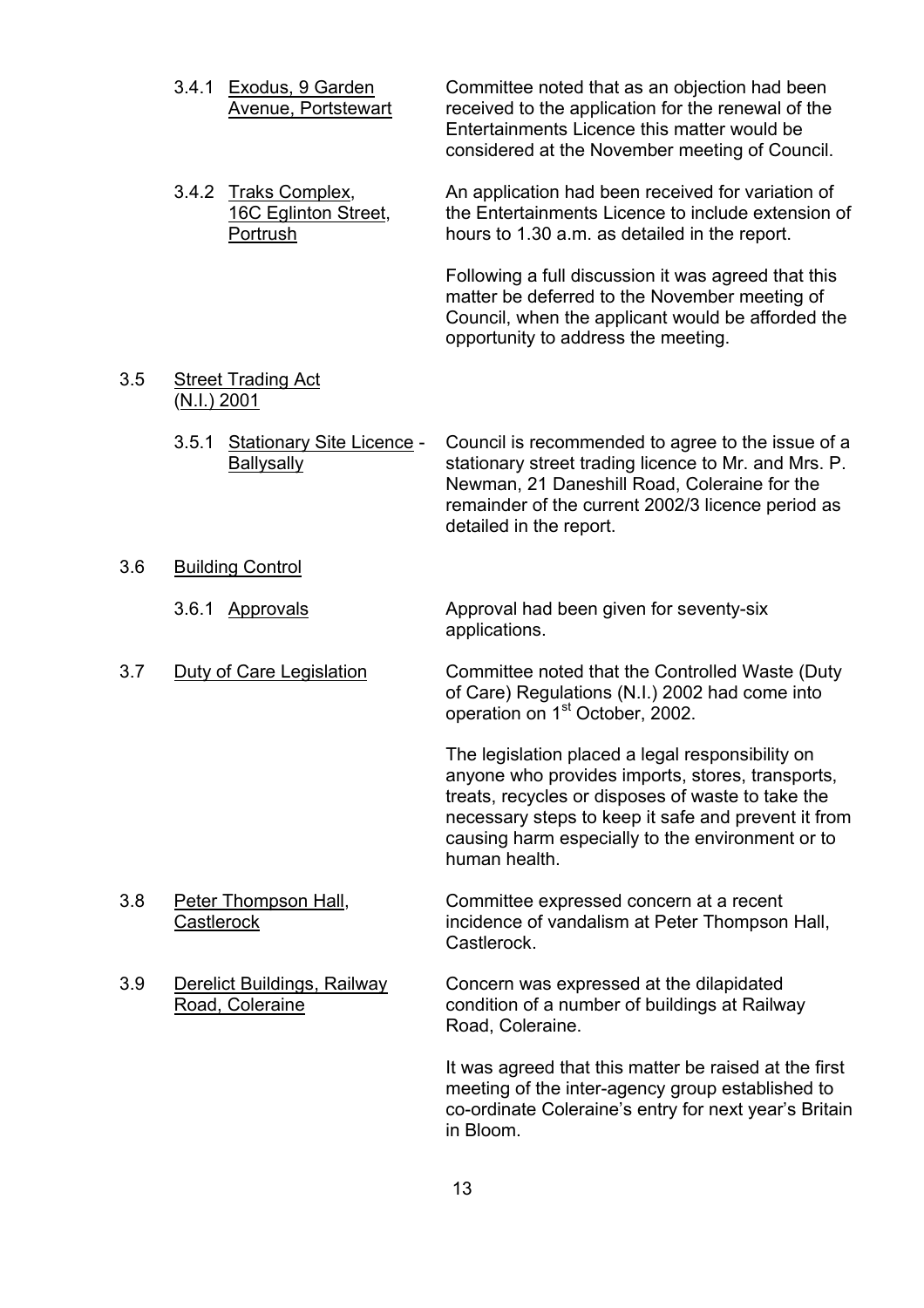3.10 Emergency Planning Reference was made to a recent Emergency Exercise - Coleraine **Planning exercise held in Coleraine.** 

#### **4.0 ENVIRONMENTAL HEALTH REPORT**

The Report of the Director of Environmental Health was considered (previously supplied).

Matters arising:

- 
- 

 4.1 Director of Environmental The Chairman extended best wishes to the Health Director of Environmental Health on his recent return to work following illness.

4.3 Proposals by Environment and Committee noted information, as detailed in the Heritage Service - Waterways report, that the Environment and Heritage Service and Underground Strata of the Department of the Environment were proposing to introduce charges for:

- (a) The processing of all applications for discharge consent (septic tanks);
- (b) The monitoring of all discharge consents for compliance under the Department's compliance assessment monitoring programme.
- 

 4.4 The Pollution Prevention Consideration was given to information, as detailed and Control Regulations in the report, on a consultation paper issued by the (N.I.) 2003 (I.P.P.C.) Department of the Environment on the introduction of The Pollution Prevention and Control Regulations (N.I.) 2003 (I.P.P.C.).

> The Northern Ireland Pollution Group was in the process of preparing a detailed response to the regulations.

Council is recommended to support the concept of the regulations, in principle, together with the response produced by the Pollution Group.

#### **5.0 CONSULTATION PAPER**

 The Principal Administrative Officer reported that the undernoted consultation paper had been received and was available for members who wished to consider making a response:

 Department of Health, Social Services and Public Safety - "Review of Mental Health Legislation, Policy and Provision".

#### **6.0 CRITERIA FOR THE PROVISION OF RURAL STREET LIGHTING**

Consideration was given to a letter from the Chief Executive DRD - Roads Service (previously supplied) advising of the outcome of a review of the criteria for the provision of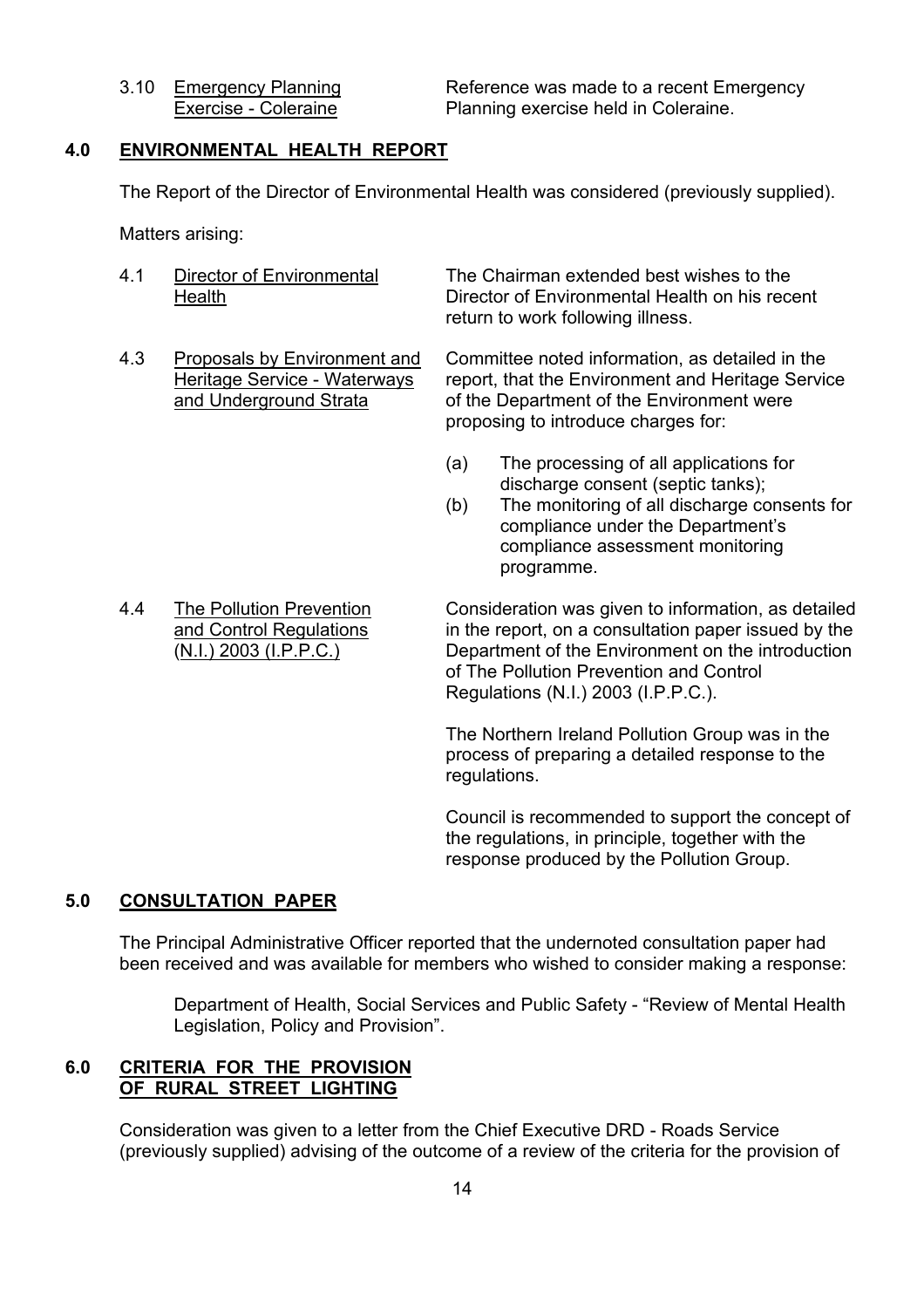rural street lighting. As a result of this review the Minister had approved a revision of the Department's criteria regarding this topic.

Members expressed their concern at the proposed criteria for such provision. The Principal Administrative Officer would convey members' concerns to Roads Service.

#### **7.0 DEPARTMENT OF CULTURE, ARTS AND LEISURE - SPORTS COUNCIL OF NORTHERN IRELAND**

Read letter from the Divisional Management Unit of the Department of Culture, Arts and Leisure advising that they were seeking to appoint a Vice-Chairperson and members to the Board of the Sports Council of Northern Ireland.

Recommended:

 That Alderman Leonard, Councillor Bradley and Mr. I. M. Lee be nominated for consideration for appointment.

#### **8.0 ULSTER SPORTS TRUST**

 Read letter of thanks from the Ulster Sports Trust for Council's contribution of £1,000.00 to the work of the Trust for 2002.

Noted.

#### **9.0 NORTHERN IRELAND MUSEUMS COUNCIL**

Tabled:

Annual Report for 2001 - 02.

#### **10.0 DEPARTMENT FOR REGIONAL DEVELOPMENT TRANSPORT (POLICY AND SUPPORT) DIVISION**

Tabled:

The Rural Transport Fund Year 3 Report.

#### **11.0 RIVERS AGENCY**

Tabled:

Corporate Plan 2002/07 and Business Plan 2002/03.

#### **12.0 DATES FOR DIARY**

Members noted the undermentioned dates:

(a) Wednesday,  $13<sup>th</sup>$  November - 3.00 p.m. - Council Chamber - Meeting of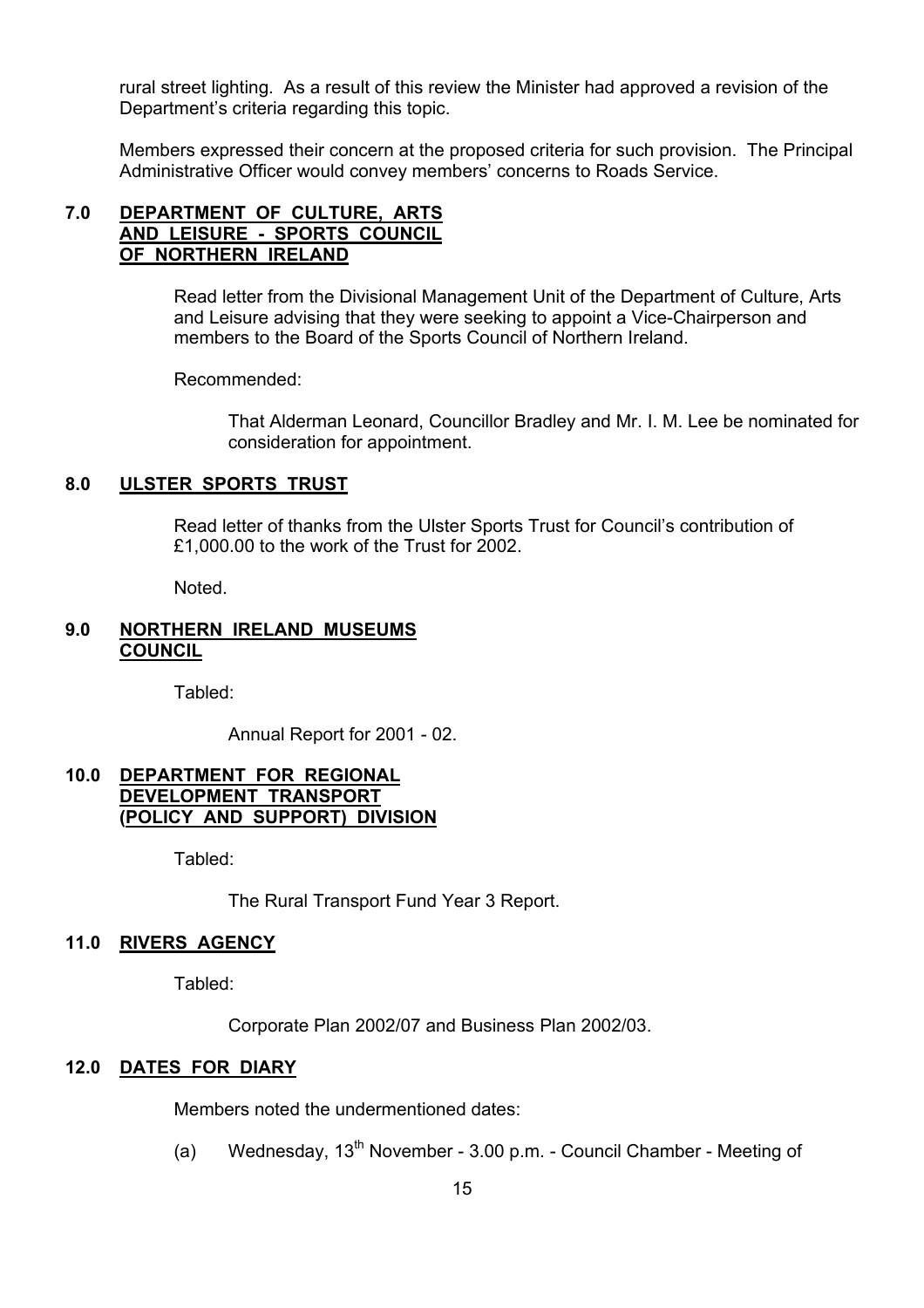Property Sub Group

 Update on Coleraine Market Yard Development by Council's Consultants (Helen Harrison of BDP and Denis Myles of Myles Danker)

- (b) Monday, 18<sup>th</sup> November 5.30 p.m. Council Chamber Special Meeting of Policy and Development Committee - Proposed Wind Farm
	- (c) Thursday, 28<sup>th</sup> November 7.00 p.m. Council Chamber Special Meeting of Policy and Development Committee to hear the three stage 2 presentations for the development of Coleraine Market Yard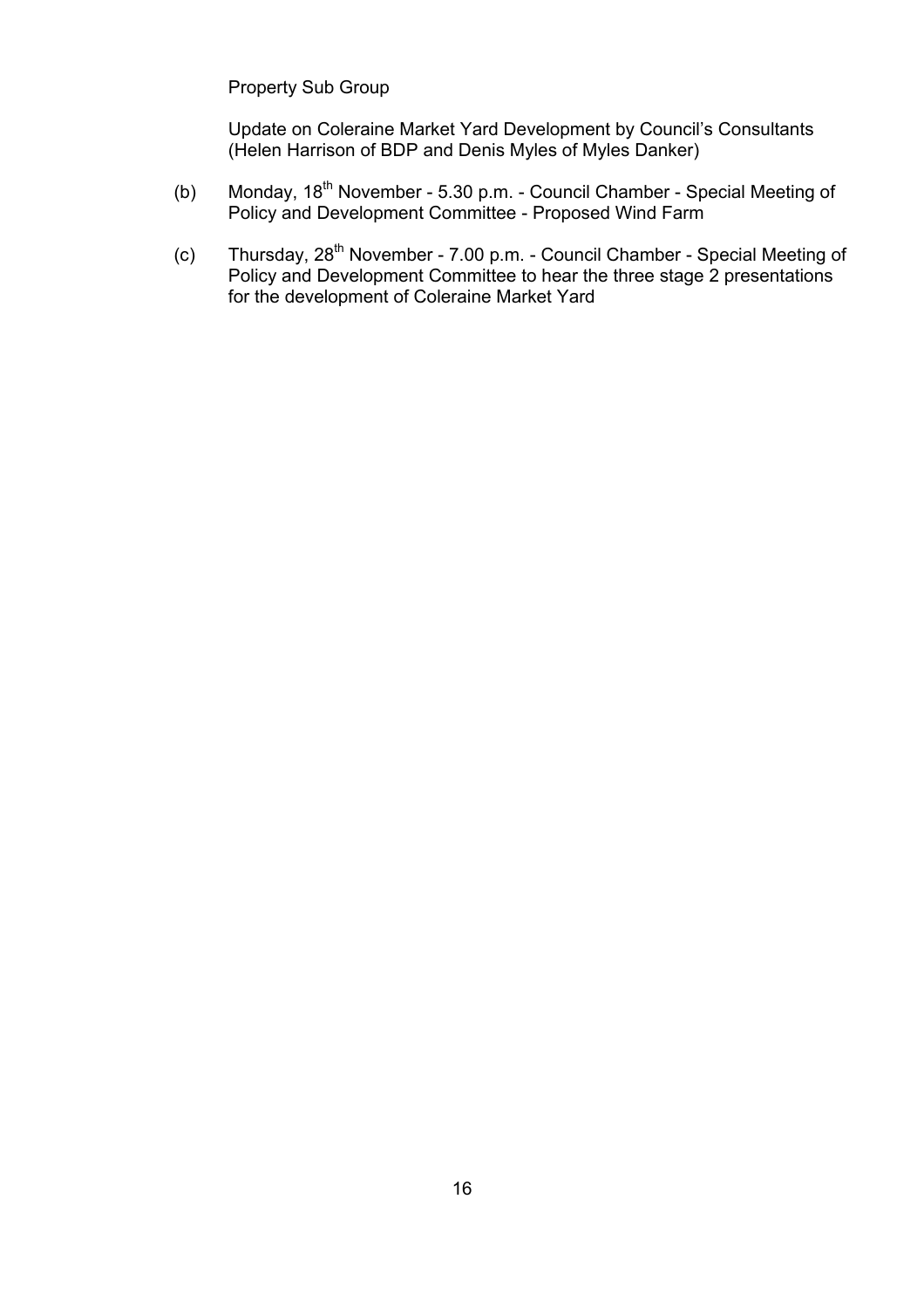#### **POLICE LIAISON COMMITTEE COMMUNITY/POLICE FORUM**

# **7th November, 2002.**

**Present:** Councillor E. A. Johnston (Mrs.) in the Chair

#### **Aldermen**

 P. E. A. Armitage (Mrs.) W. T. Creelman E. T. Black (Mrs.) B. Leonard

#### **Councillors**

J. M. Bradlev (Items 2.0 - 4.0) R. D. Stewart

D. D. Barbour **E. P. Fielding (Mrs.)**<br>
J. M. Bradlev **N. F. Hillis**  (Items 2.0 - 4.0) (Items 2.0 - 4.0) T. J. Deans R. A. McPherson

#### **Representatives**

 **from Other**

| <b>Bodies:</b>         | Mr. G. Hassan - Dominican College, Portstewart<br>Ms. A. Watson - Coleraine Women's Aid<br>Mr. O. Houmann - Peter Thompson Hall and Management<br>Committee, Castlerock<br>Mr. S. H. Arbuthnot - Garvagh and District Development<br>Association<br>Mr. J. Moulden - Portrush/Portstewart and District Road<br><b>Safety Committee</b><br>Mr. M. Burke - Northern Education and Library Board<br>Mrs. I. Leacock - Coleraine Standing Conference of<br><b>Women's Organisations</b><br>Ms. E. Mercer - Dunluce School, Bushmills<br>Ms. J. Baird - N.I. Housing Executive<br>Mr. K. White - Coleraine Times<br>Miss L. Smyth - Coleraine Chronicle |
|------------------------|----------------------------------------------------------------------------------------------------------------------------------------------------------------------------------------------------------------------------------------------------------------------------------------------------------------------------------------------------------------------------------------------------------------------------------------------------------------------------------------------------------------------------------------------------------------------------------------------------------------------------------------------------|
| <b>Representatives</b> | Chief Superintendent R. Russell and Constable                                                                                                                                                                                                                                                                                                                                                                                                                                                                                                                                                                                                      |
| from P.S.N.I.:         | T. McKendry                                                                                                                                                                                                                                                                                                                                                                                                                                                                                                                                                                                                                                        |
| <b>Officers in</b>     | Principal Administrative Officer, Administrative Officer                                                                                                                                                                                                                                                                                                                                                                                                                                                                                                                                                                                           |
| <b>Attendance:</b>     | (temporary) and Administrative Assistant                                                                                                                                                                                                                                                                                                                                                                                                                                                                                                                                                                                                           |
| Apologies:             | The Mayor and Deputy Mayor<br><b>Alderman McClure</b><br>Councillors King, McClarty, McQuillan and Watt<br>Chief Inspector N. Kyle<br>Mr. T. McGonigle - Community Relations Officer<br>Mr. D. Grainger - Coleraine College                                                                                                                                                                                                                                                                                                                                                                                                                        |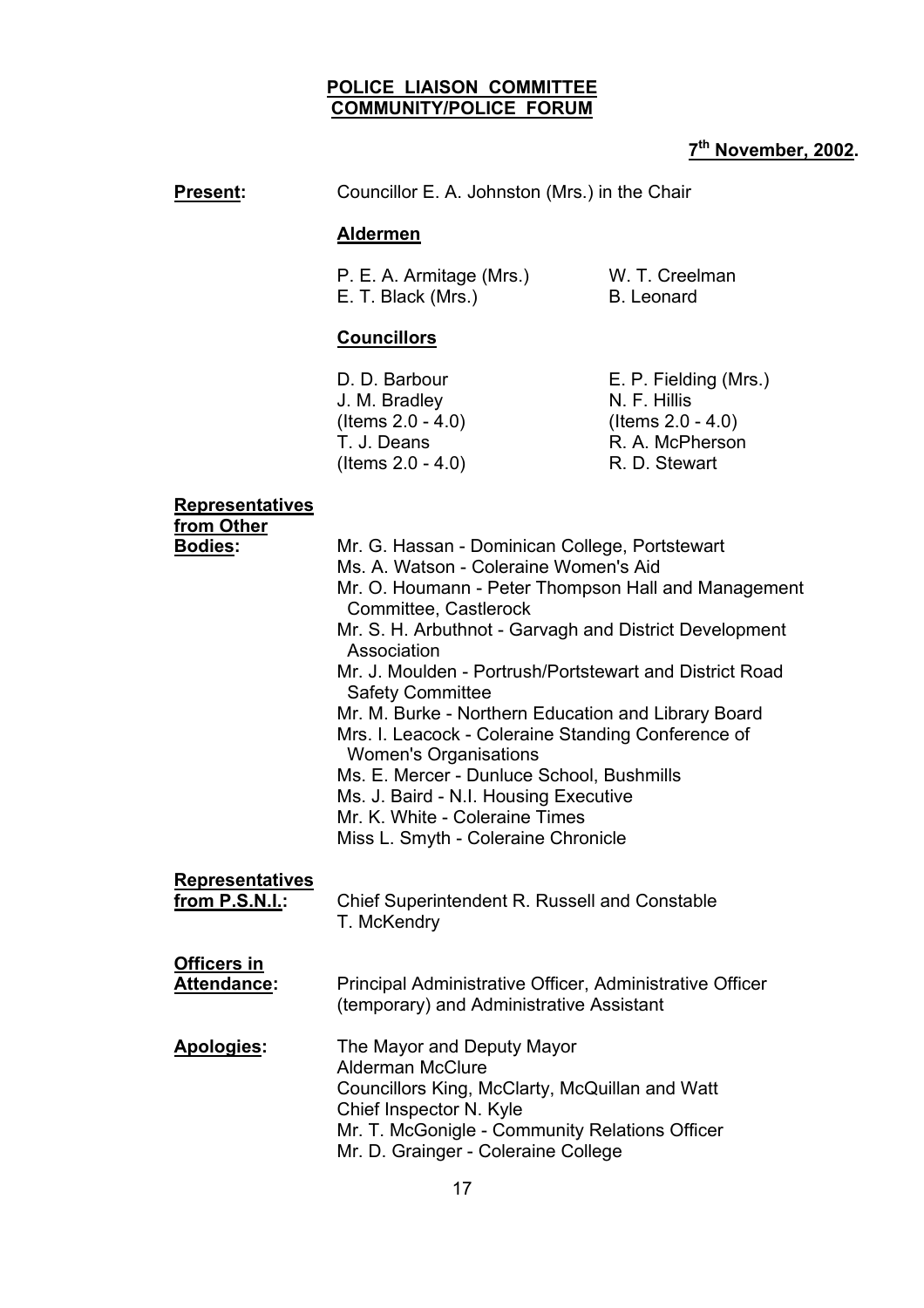Mrs. E. Dunbar - Triangle Housing Association Ltd. Mrs. D. Hutchieson - Coleraine High School Ms. N. Evans - Causeway Health and Social Services Trust Ms. M. Shiels - Probation Board for Northern Ireland Mr. J. Frizelle - North Coast Integrated College Mrs. R. Morrison - Soroptimist International of Coleraine Mr. J. Clyde - Garvagh High School Mrs. A. Kelly - Ballysally Youth and Community Centre

#### **1.0 VICTIM SUPPORT**

 The Principal Administrative Officer advised members that Ms. I. McErlean, Branch Manager of Victim Support was unable to attend the meeting due to illness.

Noted.

#### **2.0 CRIME REPORT**

 Chief Superintendent Russell reported on statistics regarding crime and drug seizures in the area. The Chief Superintendent answered various questions posed by members on these statistics.

The Chairman thanked Chief Superintendent Russell for his comprehensive and detailed report.

#### **3.0 GENERAL MATTERS**

The following matters were raised:

- 3.1 C.C.T.V.
- 3.2 Underage drinking;
- 3.3 'Safe Driving for Young People' Joey Dunlop Leisure Centre, Ballymoney;
- 3.4 Killowen, Coleraine Vandalism;
- 3.5 Peter Thompson Hall, Castlerock Vandalism;
- 3.6 Legislation re fireworks;
- 3.7 Police resources Coleraine;
- 3.8 Attacks on persons Police response time;
- 3.9 Vintners Glasses outside public houses;
- 3.10 Stormont raids;
- 3.11 Nightclubs Extension of opening hours Police response;
- 3.12 Causeway Hospital/Accident and Emergency Department Drunks;
- 3.13 Unlicensed gaming machines;
- 3.14 Overall view of P.S.N.I.;
- 3.15 New Police Station Coleraine;
- 3.16 Vehicles Faulty lights/fog lights;
- 3.17 Water ponding on roads;
- 3.18 Vehicles speeding;
- 3.19 Rambles Scheme;
- 3.20 Youth Forum, Garvagh;
- 3.21 Launch of N.I. Road Safety Strategy;
- 3.22 Back seat passengers seatbelts;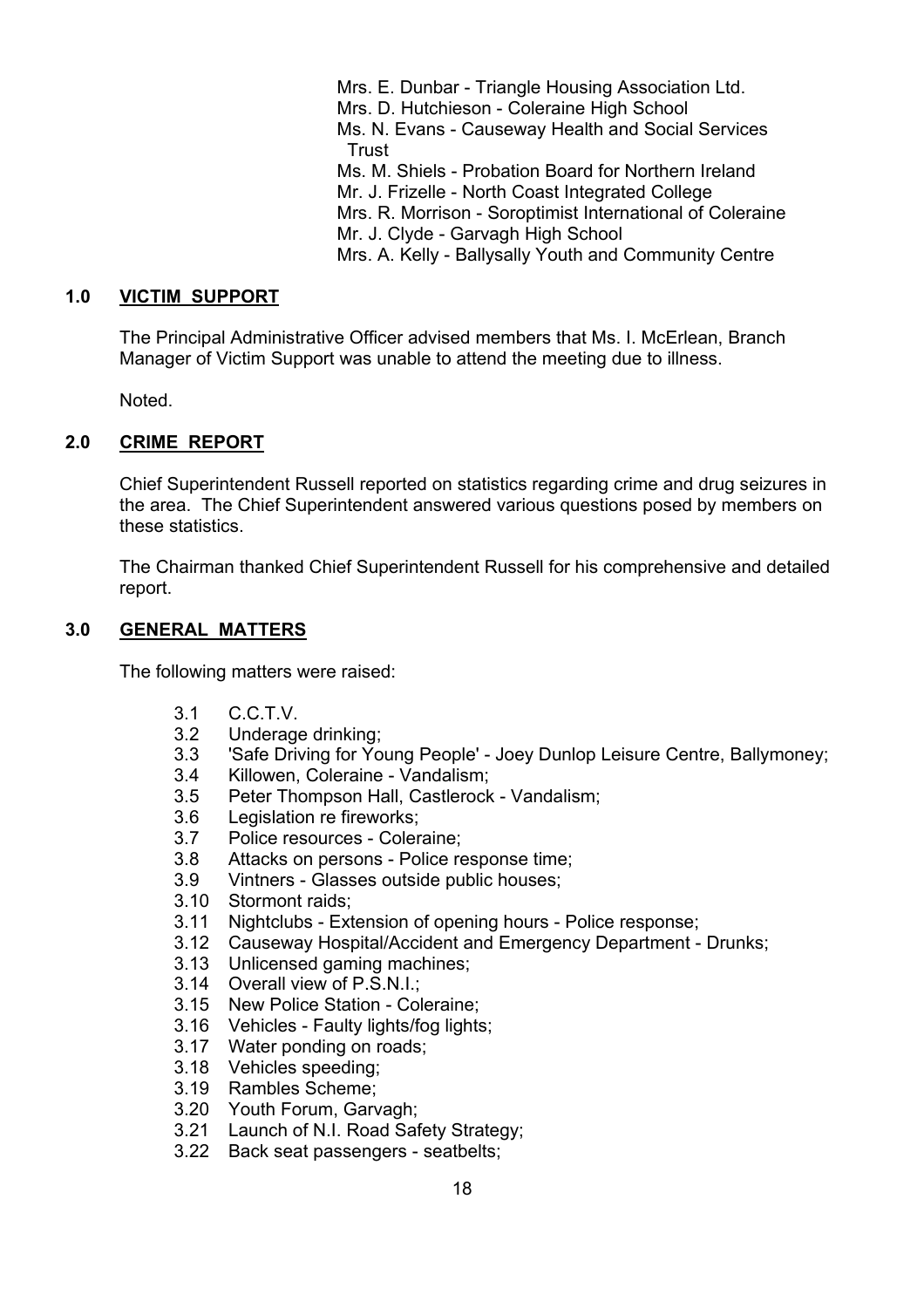#### $4.0$ **4.0 THANKS**

The Chairman thanked everyone for attending.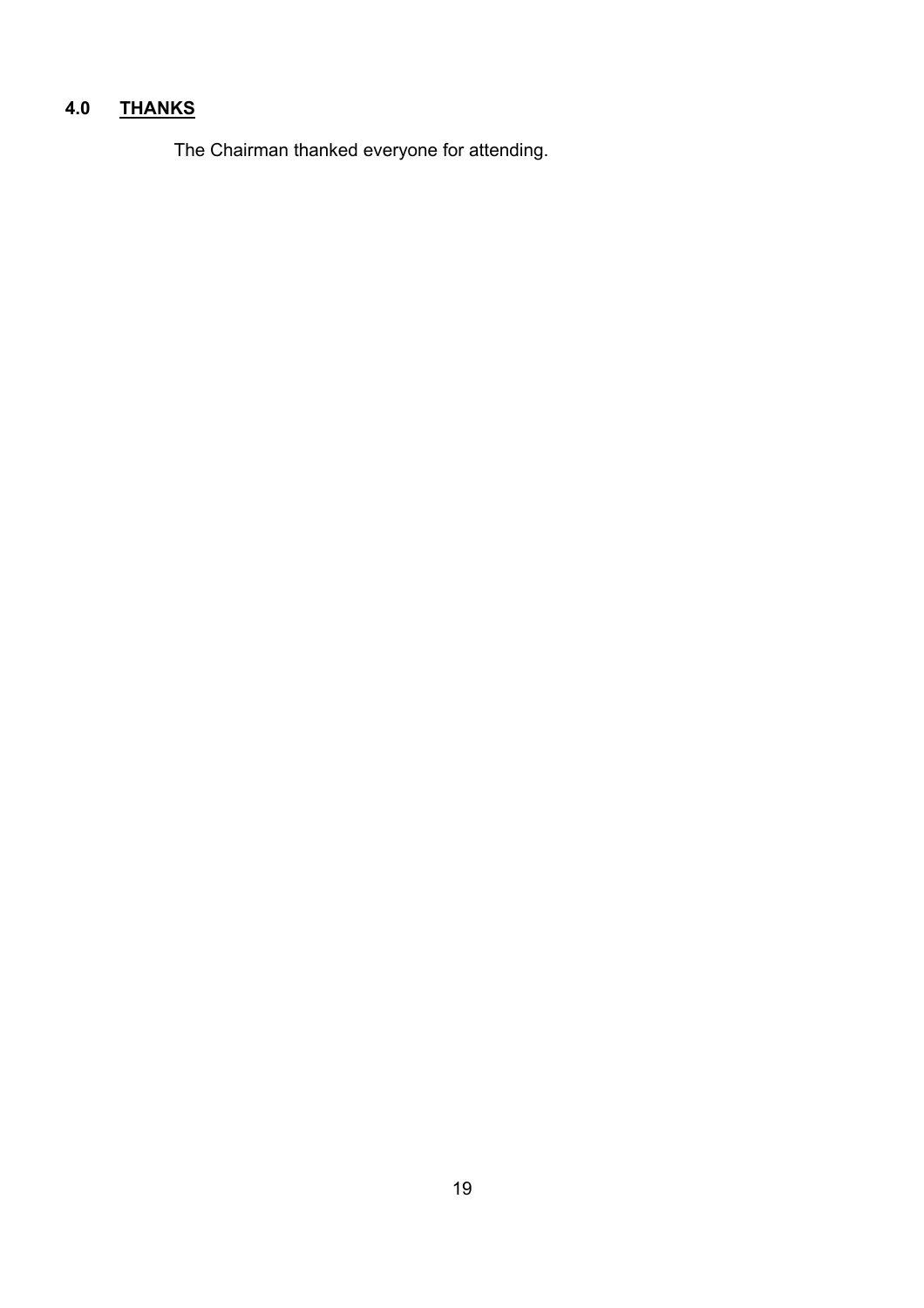#### **PLANNING COMMITTEE**

#### **12th November, 2002.**

| <b>Present:</b>                      | Councillor J. M. Bradley in the Chair                                                                                                            |                                                                                                 |
|--------------------------------------|--------------------------------------------------------------------------------------------------------------------------------------------------|-------------------------------------------------------------------------------------------------|
|                                      | The Mayor, Councillor O. M. Church (Mrs.)                                                                                                        |                                                                                                 |
|                                      | The Deputy Mayor, Councillor G. L. McLaughlin                                                                                                    |                                                                                                 |
|                                      | <b>Aldermen</b>                                                                                                                                  |                                                                                                 |
|                                      | E. T. Black (Mrs.)<br>(Items 1.0 - 2.26)<br>W. T. Creelman                                                                                       | <b>B.</b> Leonard<br>W. J. McClure                                                              |
|                                      | <b>Councillors</b>                                                                                                                               |                                                                                                 |
|                                      | C. S. Alexander (Ms.)<br>D. D. Barbour<br>T. J. Deans<br>E. P. Fielding (Mrs.)<br>E. A. Johnston (Mrs.)<br>W. A. King                            | R. A. McPherson<br>A. McQuillan<br>E. M. Mullan<br>$($ ltem 1.0)<br>R. D. Stewart<br>W. J. Watt |
| <u>Also in</u><br><b>Attendance:</b> | Representatives from the Planning Service -<br>Mr. E. Lynch and Miss J. McMath<br>Mr. P. Fleming, BDP Planning (Item 1.0)                        |                                                                                                 |
| <b>Officers in</b><br>Attendance:    | Town Clerk and Chief Executive, Principal<br>Administrative Officer, Administrative Officer<br>(Temporary) - Item 1 and Administrative Assistant |                                                                                                 |
| Apologies:                           | Alderman Mrs. Armitage, Councillors Dallat, Hillis<br>and McClarty                                                                               |                                                                                                 |

#### **1.0 PLANNING APPLICATION NOS C/2000/0937 AND C/2000/0938 - HOUSING DEVELOPMENT AT DHU VARREN, WEST BAY, PORTRUSH - AMENDED PROPOSAL - SEAPORT INVESTMENTS LTD.**

The Chairman explained that two requests had been received to address Committee on the amended proposals. These requests were on behalf of:

- (a) Seaport Investments Ltd. (the applicant) and
- (b) West Strand Area Group

In order to facilitate and inform the proper consideration of the proposals and the report before Council from BDP Planning, both parties were invited to make their presentations to Committee in advance.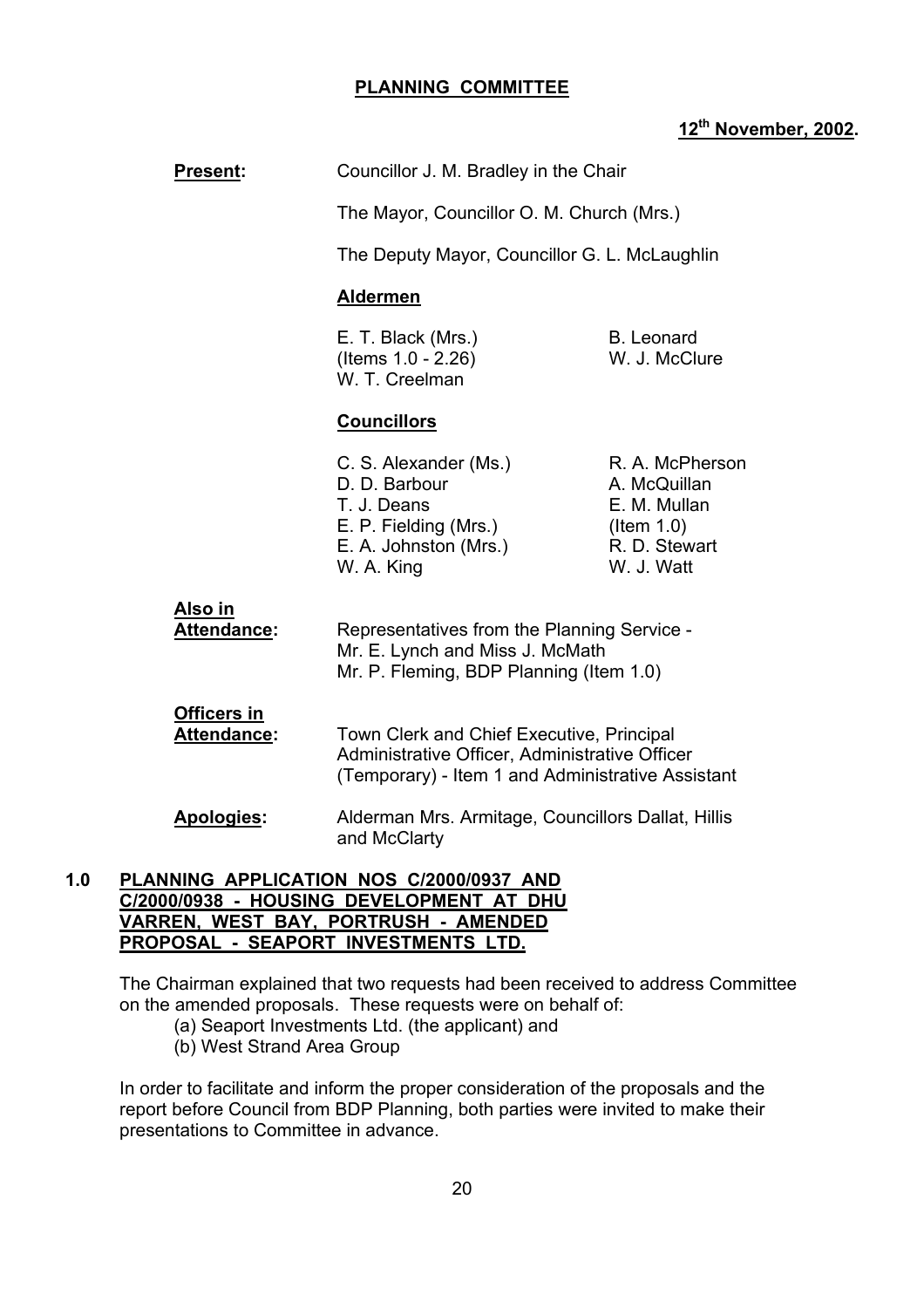Mr. S. Sweeney, on behalf of Seaport Investments Ltd. (the applicant), accompanied by Dr. D. Singleton, Chartered Planner, Mr. E. Porter, Kirk McClure Morton and Mr. I. Stewart, Coogan & Co. Architects Ltd. addressed Committee and elaborated on the revised proposal.

Members raised a wide variety of questions which were responded to by the representatives.

Mrs. N. Taggart and Mr. R. Metcalfe were in attendance representing the West Strand Area Group and Mrs. Taggart addressed Committee and spoke in opposition to the applications.

The Chairman then referred to the letters of objection received from the Acting Principal and the Chair, Board of Governors, Mill Strand Integrated Primary School, Portrush which had been circulated to members.

At this point the Town Clerk and Chief Executive referred to a letter dated  $8<sup>th</sup>$  November, 2002 from Seaport Investments Ltd. in which a number of allegations had been made against Mr. P. Fleming of BDP Planning and himself regarding the handling of these applications. The Town Clerk and Chief Executive and Mr. Fleming then read the following statements:

#### 1. Town Clerk and Chief Executive

"Before the Committee begins its consideration of these applications this evening, I would wish to comment on a letter which has been addressed to the Council by the applicant, Seaport Investments Ltd.

In this letter dated  $8<sup>th</sup>$  November, which I believe has also been circulated to many of you on an individual basis, the applicant makes a number of serious allegations regarding both my role and the role of your independent planning consultant, Mr Peter Fleming of BDP Planning, in the handling of the consultation process in regard to these applications.

The applicant makes a number of specific allegations – and I quote two in particular:

- 1. "we are concerned that by both your actions and that of your Planning Consultant the orderly process of the above applications has been unduly influenced"
- 2. "we believe that by your intervention and that of Council's Planning Consultant the progress of our planning applications have been impeded"

The applicant also challenges the use by Council of our independent planning consultant on these amended applications, the way in which Council's views have been presented to the Article 31 Unit and criticises the idea of our planning consultant even offering comments to Council on points of detail within the applications.

I totally refute these allegations and would firmly contend that advice offered to Council by either myself or Mr Fleming has been entirely objective and intended to assist Council in making a constructive input to what has been recognised by its Article 31 status as a very important planning decision.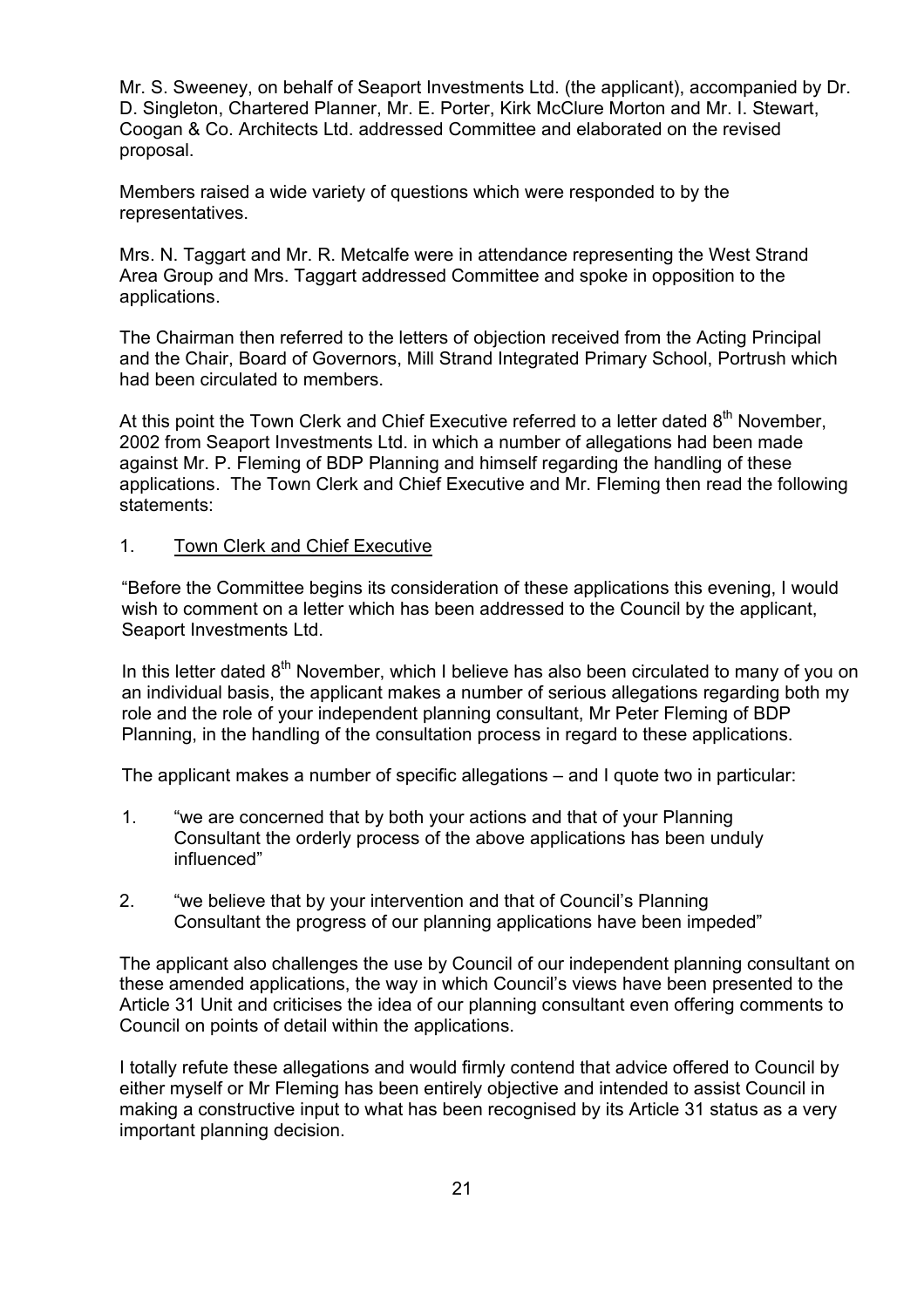As principal adviser to Council I have consistently emphasised to members the importance of making a constructive contribution to the spatial planning process in the Borough and indeed within Northern Ireland. That has been done successfully already in a variety of ways, in which, incidentally, our planning consultant has played a major part.

- (1) Shaping our Future The Regional Development Strategy
- (2) Northern Area Plan
- (3) Development of Planning Policies and Statements
- (4) Providing input to major planning applications where the Department has attached Article 31 status.

My duty is to help ensure that members are as well informed as possible about these issues in order to promote good decision-making. Members are, of course, free to weigh up and accept all, some or none of the advice and that is quite rightly for members to decide. However, I wish to state very firmly here tonight that, in fulfilling my advisory responsibilities to Council, I will not be deflected by pressure from any source, either applicants or objectors."

#### 2. Mr Peter Fleming, BDP Planning

"As Planning Consultant to the Council my responsibility is to provide professional planning advice for the consideration of the Council. At no time have I sought to unduly influence the orderly process of or to impede the progress of the applications. My role as Planning Consultant requires the provision of advice to Council on the revised proposals and does not conclude with the provision of comments on the original Applications. In relation to this matter, it should be noted that the original Applications were submitted to the DoE on  $6<sup>th</sup>$  December 2000 and amended proposals on 3rd September 2002. The Article 31 Unit advised me, by telephone on  $4<sup>th</sup>$  October 2002, that the Applicant had submitted a revised plan which incorporated changes to the access not shown on the amended proposals.

 The Applications have been designated as "major planning applications" and are being processed by the DoE under Article 31 of the Planning (NI) Order 1991 i.e. "special procedure for major planning applications". An integral part of this process is consultation by DoE with the District Council and other consultees. It is the responsibility of the DoE, as the Planning Authority, to consider the full range of consultation responses and representations and weigh these as part of the decisionmaking process. The decision of the DoE on an Article 31 application may be a Notice of Opinion to Approve, a Notice of Opinion to Refuse or a Public Local Inquiry.

The statement that I phoned the Article 31 Unit on  $9<sup>th</sup>$  October 2002 to discuss my views on the Application is false. The Article 31 Unit phoned me and I was interrupted in a meeting to take the call from the Article 31 Unit. In response to a query from the Article 31 Unit I confirmed that the Council's comments could not be provided to the Unit until they had been considered by the Council.

 At no stage have I sought to influence in an undue or unwarranted way the Article 31 Unit, Elected Members or the Council. My responsibility is to provide objective professional planning advice to the Council and, thereby, support the key consultative role of the District Council in the planning process."

At this point the Chairman declined to accept questions or comment on either statement.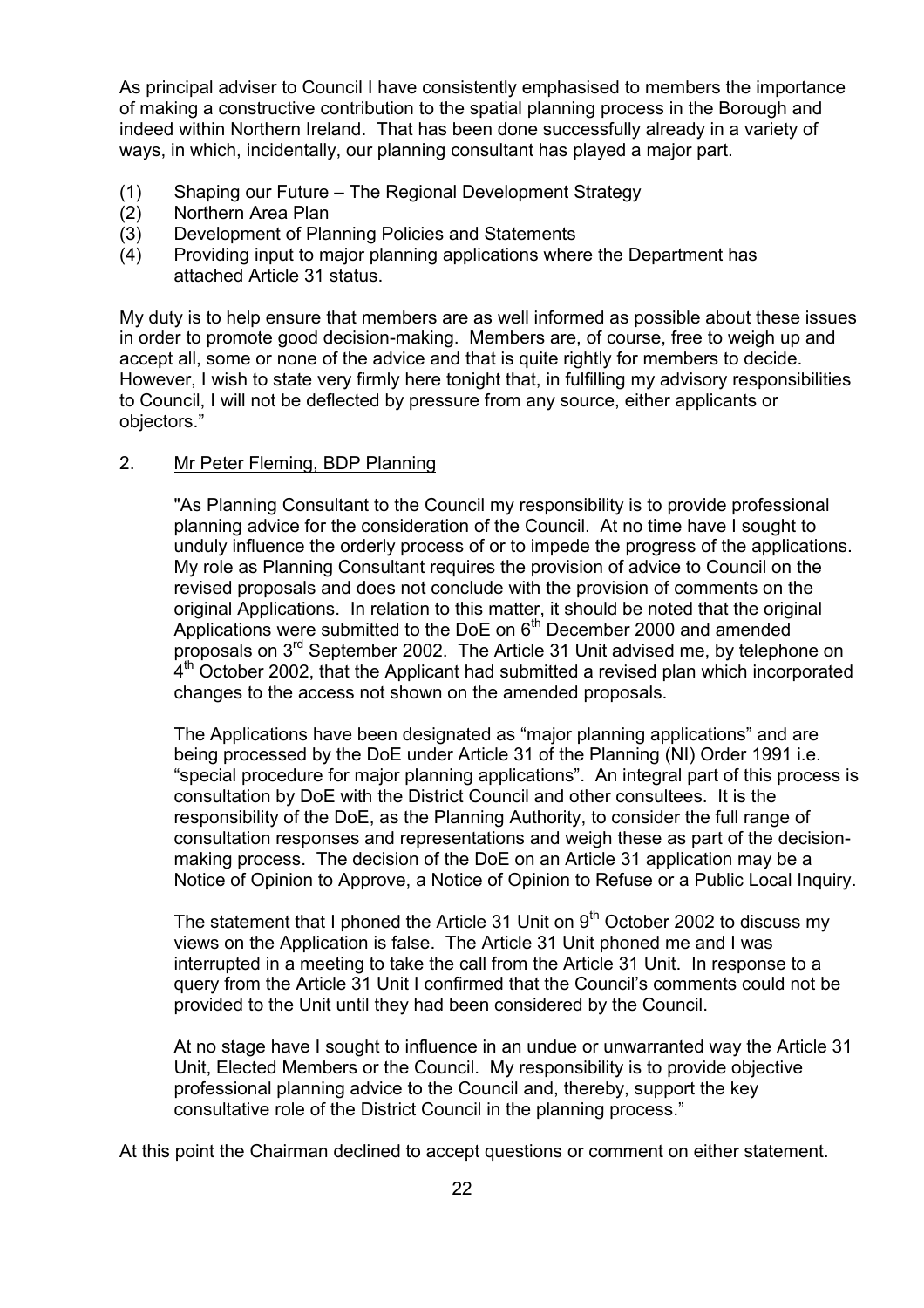Consideration was then given to the Report prepared by BDP Planning on the amended proposal (previously supplied to members) and Mr. Fleming elaborated on the main points.

Following discussion it was proposed by Councillor Watt and seconded by Councillor Mrs. Johnston:

 That the concluding comments in the Report from BDP Planning form Council's response to the Article 31 Unit.

As an amendment it was proposed by Councillor Ms. Alexander and seconded by Alderman Leonard:

 That the complete report from BDP Planning form Council's response to the Article 31 Unit.

On being put to the Meeting the amendment was carried, ten members voting in favour and no one voting against.

Councillor Watt asked to be recorded as being dissatisfied with the order of proceedings.

Alderman Leonard asked that it be recorded that he felt that proceedings had been conducted in an exemplary way.

#### **2.0 PLANNING APPLICATIONS**

A list of one hundred applications was considered (previously supplied).

#### **Applications Deferred from Previous Meeting**

2.1 Application No. 1 C/2002/0177/F Demolition of existing dwelling and erection of 18 no. dwellings (revised layout) at 100 Castlerock Road, Coleraine for C. N. Development Ltd.

The opinion of the Planning Service was to approve.

Mr. Lynch outlined the amendments which had been made to the proposal.

Mr. G. E. Gillard was in attendance and spoke against the application on behalf of the Residents' Group.

Mr. D. Sutherland, applicant's agent addressed Committee and outlined the proposal.

Following discussion it was proposed by Councillor Barbour, seconded by Councillor Deans and agreed:

> That the application be deferred for one month to facilitate a Council site visit.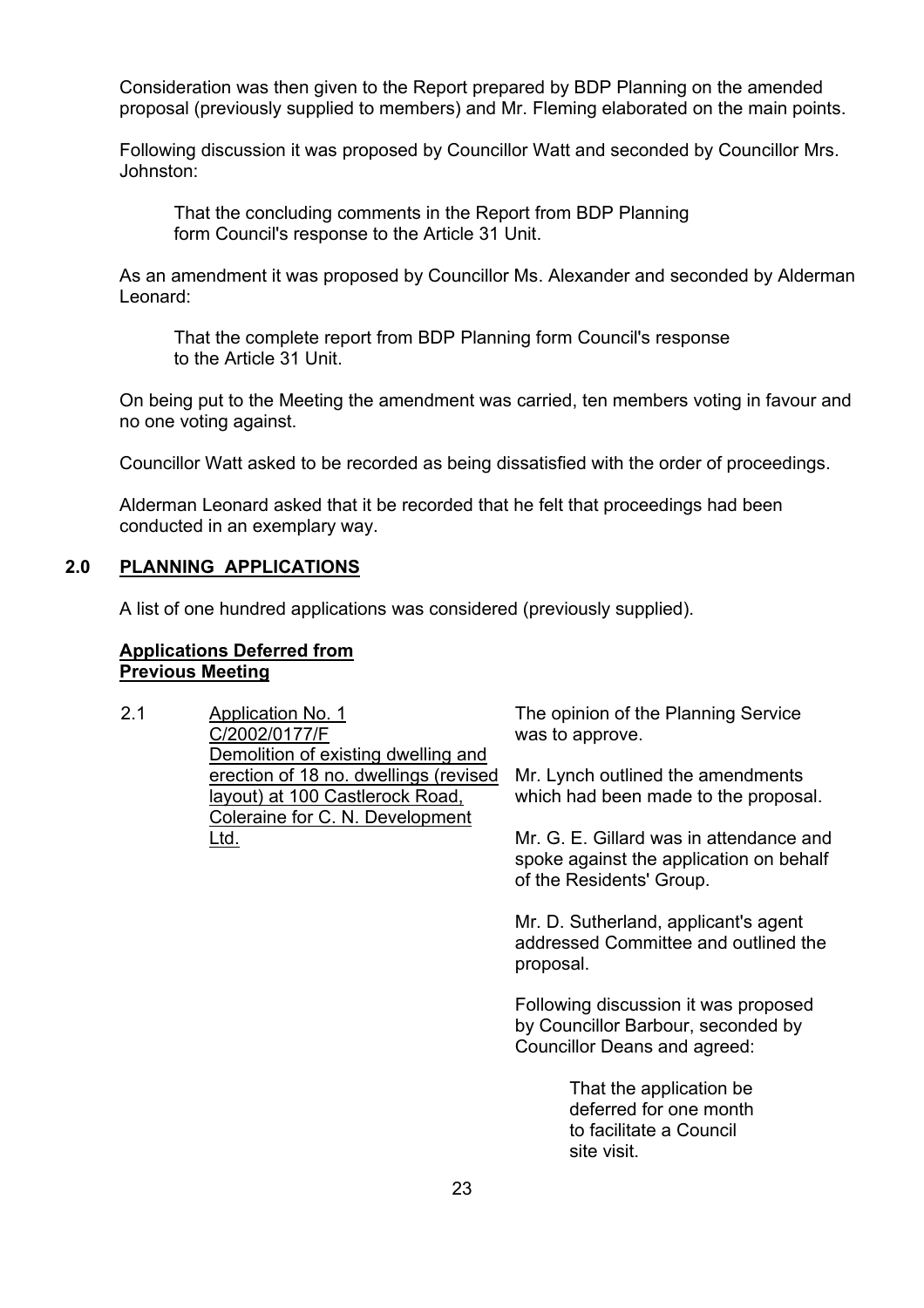| 2.2 | <b>Application No. 2</b><br>C/2002/0219/F<br>Redevelopment of 46 Lower<br>Captain Street, Coleraine for 8 no.<br>bedsit flats (amendment to scheme)<br>at 46 Lower Captain Street,<br><b>Coleraine for Cass Housing</b> |
|-----|-------------------------------------------------------------------------------------------------------------------------------------------------------------------------------------------------------------------------|
|     |                                                                                                                                                                                                                         |
|     | Developments                                                                                                                                                                                                            |
| 2.3 | Application No. 3                                                                                                                                                                                                       |
|     | C/2002/0551/F                                                                                                                                                                                                           |
|     | Proposed 6 mtr. high R&T Swann                                                                                                                                                                                          |
|     | type A stub column supporting 6 no.                                                                                                                                                                                     |
|     | DB/DP antenna and 4 no. 0.6 mtr.                                                                                                                                                                                        |
|     | transmission dishes and the                                                                                                                                                                                             |
|     | installation of a 2H cabin at ground                                                                                                                                                                                    |
|     | <u>level on the rooftop of BT</u>                                                                                                                                                                                       |
|     | Telephone Exchange, Nursery                                                                                                                                                                                             |
|     | <b>Avenue, Coleraine for Orange</b>                                                                                                                                                                                     |
|     | <b>Personal Communications Service</b>                                                                                                                                                                                  |
|     | Ltd.                                                                                                                                                                                                                    |
| 2.4 | Application No. 4                                                                                                                                                                                                       |
|     | C/2002/0633/O                                                                                                                                                                                                           |

C/2002/0633/O Site for single storey dwelling adjacent to 24 Isle Road, Macosquin, Coleraine for Mr. R. Madden

2.5 Application No. 5 C/2002/0709/F Proposed single storey cottage and detached garage 140m north east of 77 Moneybrannon Road, Aghadowey for Mr. and Mrs. J. Kelly

2.6 Application No. 6 C/2002/0717/F Demolish existing dwelling and construct new three storey and two and a half storey building comprising of 4 apartments and 2 duplex apartments and car parking at 1 Heathmount, Portstewart for Mrs. L. Peyton

2.7 Application No. 7 C/2002/0721/O Site for dwelling at Grove Road, The opinion of the Planning Service was to approve.

Reported that satisfactory amended plans had been received and the application would be approved.

The opinion of the Planning Service was to approve.

Following discussion it was proposed by Councillor Barbour, seconded by Councillor Stewart and unanimously agreed:

> That the application be refused.

The opinion of the Planning Service was to approve.

It was agreed that the application be approved subject to conditions relating to the dwelling being single storey and improving the vegetation on the eastern boundary of the site.

The opinion of the Planning Service was to approve.

It was agreed that the application be approved.

The opinion of the Planning Service was to refuse.

It was agreed that the application be refused.

The opinion of the Planning Service was to refuse.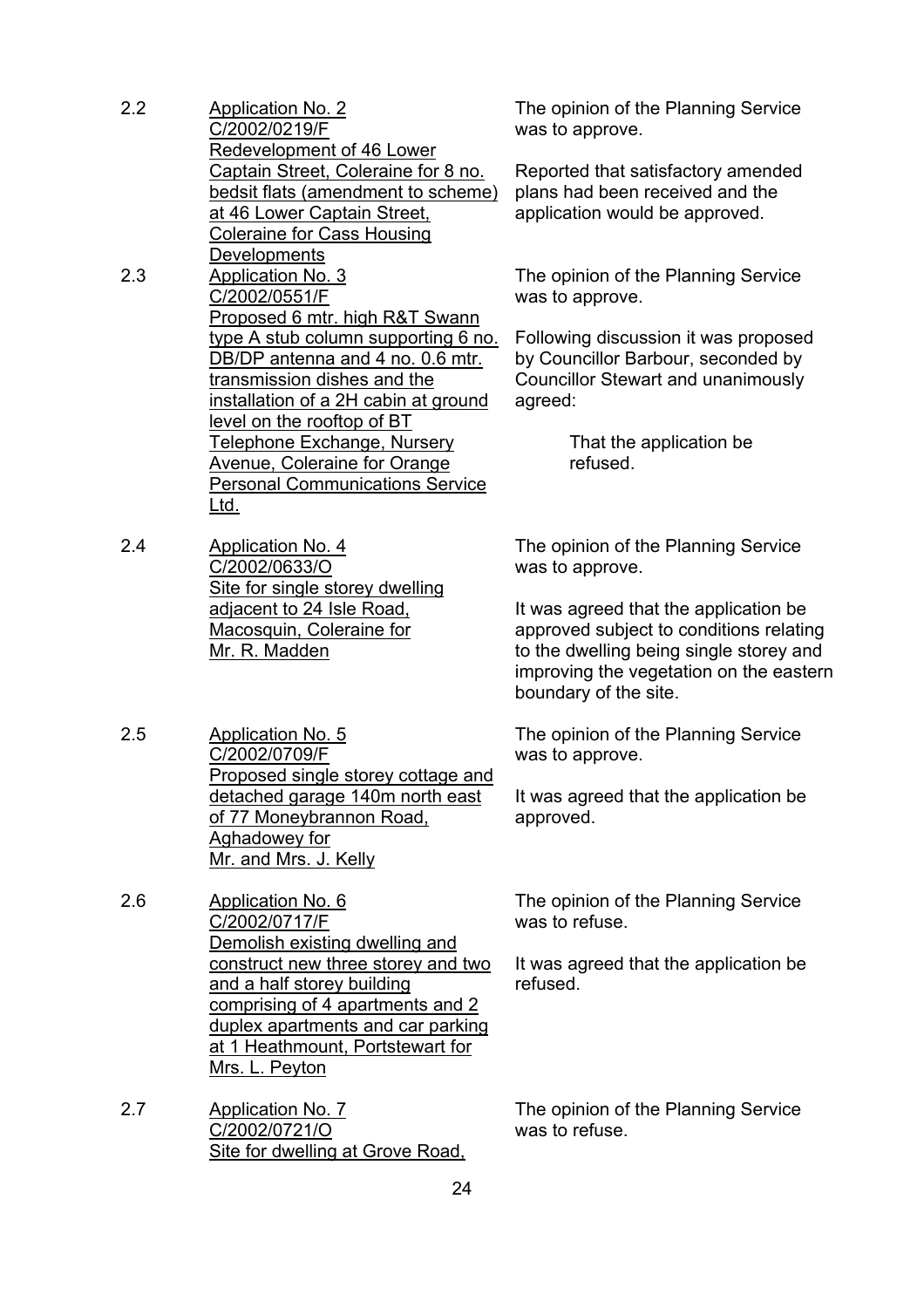Garvagh for Mr. R. Neely It was proposed by Councillor Watt and seconded by Councillor Mrs. Johnston:

> That the application be approved.

On being put to the Meeting the proposal was carried, fifteen members voting in favour and no one voting against.

2.8 Application No. 8 C/2002/0745/O Site for dwelling north of 100 Cashel Road, Coleraine for Nevin **Electrics** 

2.9 Application No. 9 C/2002/0749/O Site for dwelling at Dunboe Road, Coleraine for Mr. J. Hutchinson

2.10 Application No. 10 C/2002/0762/O Site for dwelling at Brockagh Road, Garvagh for Mr. K. McGilligan

2.11 Application No. 11 C/2002/0779/F Change of use from garage to office at 57 Portstewart Road, Coleraine for Mr. F. Madden

The opinion of the Planning Service was to approve.

It was agreed that the application be approved.

The opinion of the Planning Service was to approve.

It was agreed that the application be approved subject to conditions relating to the dwelling being single storey and improving the vegetation.

The opinion of the Planning Service was to refuse.

It was agreed that the application be deferred for two weeks to facilitate further discussion with the Planning Service.

The opinion of the Planning Service was to refuse.

Following discussion it was proposed by Alderman Mrs. Black, seconded by Councillor Mrs. Johnston and agreed:

> That the application be deferred to facilitate referral to BDP Planning for examination before deciding whether it should be forwarded to the Planning Management Board for consideration.

The opinion of the Planning Service was to refuse.

2.12 Application No. 12 C/2002/0781/O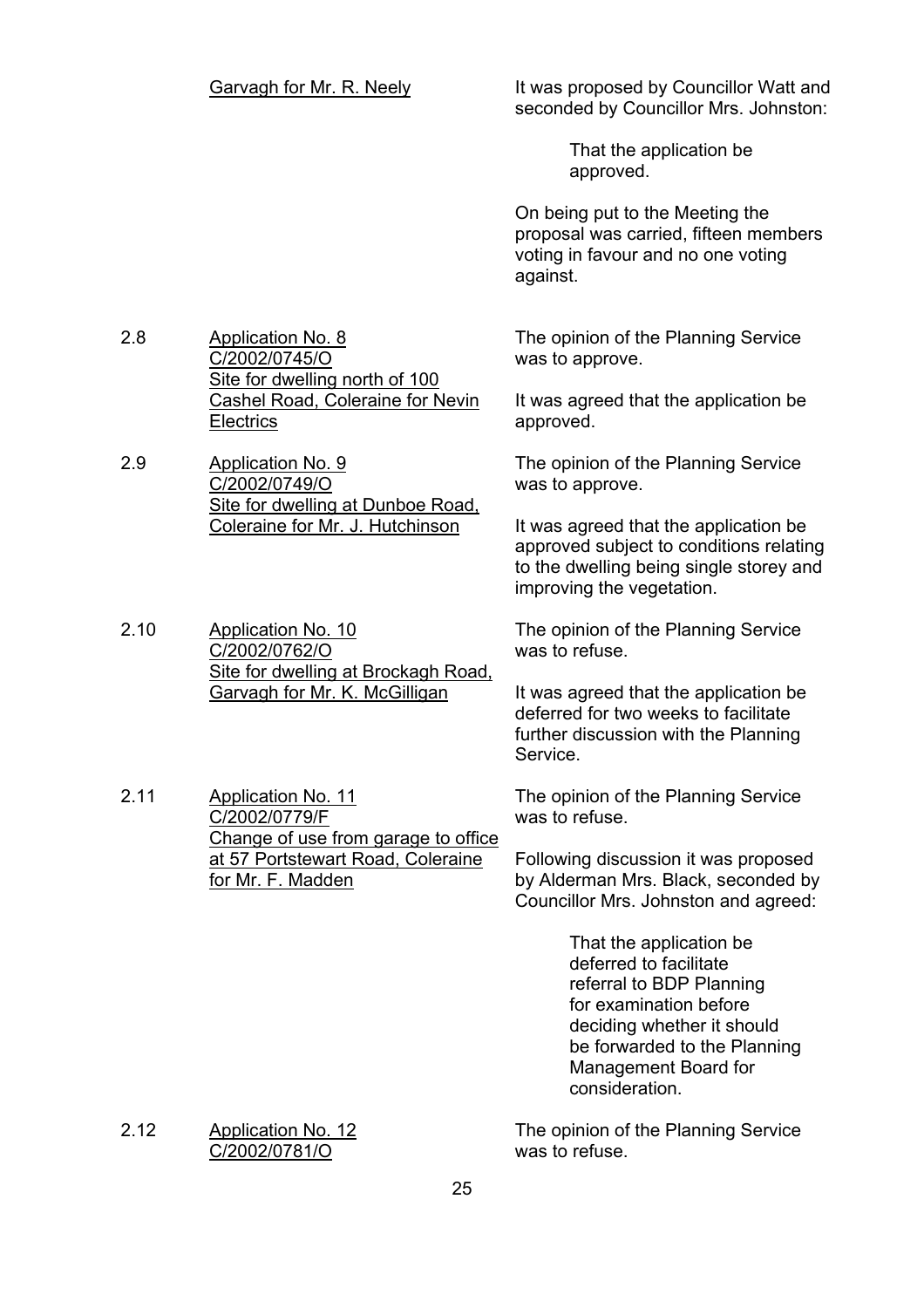Site for dwelling 250m north west of 11 Ballyhackett Lane, Castlerock for Mr. W. Purcell

It was proposed by Councillor McQuillan, seconded by Alderman McClure and agreed:

> That the application be deferred to facilitate referral to BDP Planning for examination before deciding whether it should be forwarded to the Planning Management Board for consideration.

2.13 Application No. 13 C/2002/0801/O Site for dwelling adjacent to 165 Bann Road, Coleraine for Mr. Green

2.14 Application No. 14 C/2002/0802/O Single storey dwelling with one main room in roof and with detached garage 340m south of Ballywildrick School, Dunboe Road, Articlave, Castlerock for Ms. J. Norris

#### **New Applications**

- 2.15 Application No. 2 C/2001/0589/F Proposed housing development - 20 no. detached two storey; 10 no. semi-detached two storey; 48 no. two storey town houses; 23 no. apartments and roadway for private streets determination off Agherton Road, Portstewart (adjacent to Cromlech Gardens - opposite Ballyleese Park) for Three/Four Ltd.
- 2.16 Application No. 3 C/2001/0592/F Proposed housing development, 56 no. townhouses, 70 no. semidetached, 46 no. detached, open space and roadways for private streets determination (amended scheme) off Hopefield Road

The opinion of the Planning Service was to refuse.

The application had now been withdrawn.

The opinion of the Planning Service was to refuse.

It was agreed that the application be refused.

The opinion of the Planning Service was to approve.

It was noted that the proposal had changed to 45 town houses, 14 semidetached, 13 detached and 23 apartments.

It was agreed that the application be approved.

The opinion of the Planning Service was to approve.

Mr. S. G. Short was not in attendance to address Committee.

It was agreed that the application be deferred for one month to facilitate a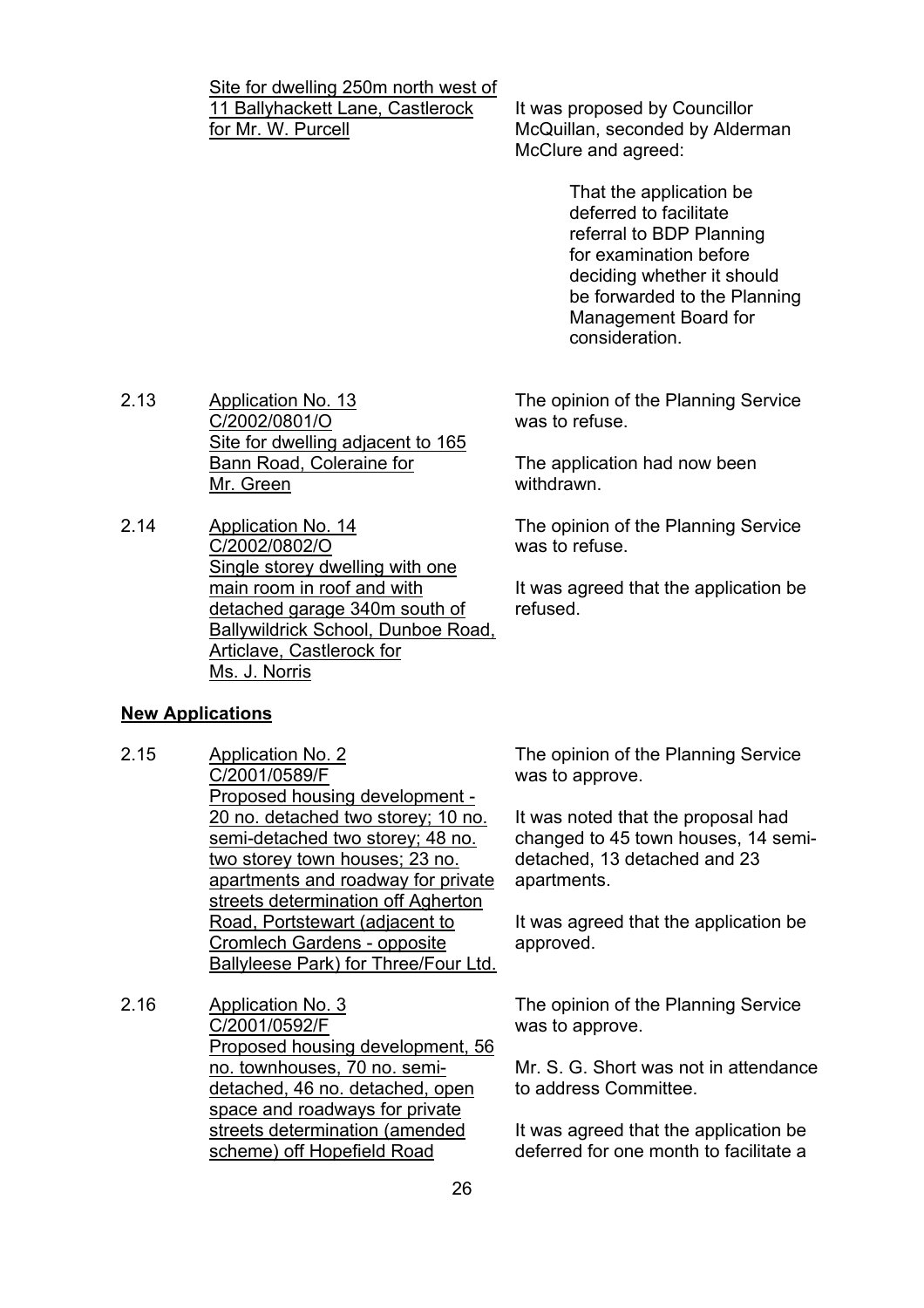(opposite Cormenagh Court/Hopefield Private Nursing Home), Portrush for Kennedy Holdings Ltd.

2.17 Application No. 9 C/2002/0459/F Conservatory to the front of 1 Thompson Cresent, Garvagh for Mr. and Mrs. McCafferty

2.18 Application No. 10 C/2002/0487/O Development of a number of dwellings for residential use at Mayboy Road, Garvagh for Mr. P. Higgins

- 2.19 Application No. 11 C/2002/0489/O Development comprising of six holiday/fishing cottages on land off Corbally Road, Portrush (Craigahulliar townland) for Mr. D. Alexander
- 2.20 Application No. 12 C/2002/0526/F Guest house and dwelling at 76 Coleraine Road, Portrush for Mr. E. Woods

2.21 Application No. 14 C/2002/0594/O Site for dwelling and garage one and a half storey or two storey adjacent to 12 Station Road, Garvagh for T. Reid

2.22 Application No. 17 C/2002/0636/O 3 no. apartments - 1 no. two bedroom and 2 no. three bedroom with car parking/bins space at

Council site visit.

The opinion of the Planning Service was to refuse.

It was agreed that the application be deferred for one month to facilitate the receipt of amended plans.

The opinion of the Planning Service was to refuse.

It was agreed that the application be deferred for two weeks to facilitate further discussions with the Planning Service.

The opinion of the Planning Service was to refuse.

Councillor Ms. Alexander declared an interest in this application and left the Meeting during the discussion.

It was agreed that the application be deferred for one month to facilitate a Council site visit.

The opinion of the Planning Service was to refuse.

It was agreed that the application be deferred for two weeks to facilitate the receipt of amended plans.

The opinion of the Planning Service was to approve.

It was agreed that the application be approved subject to conditions relating to the dwelling being one and a half storey, restriction on ridge height, yelux roof lights and amenity space at rear.

The opinion of the Planning Service was to refuse.

It was agreed that the application be deferred for one month to facilitate a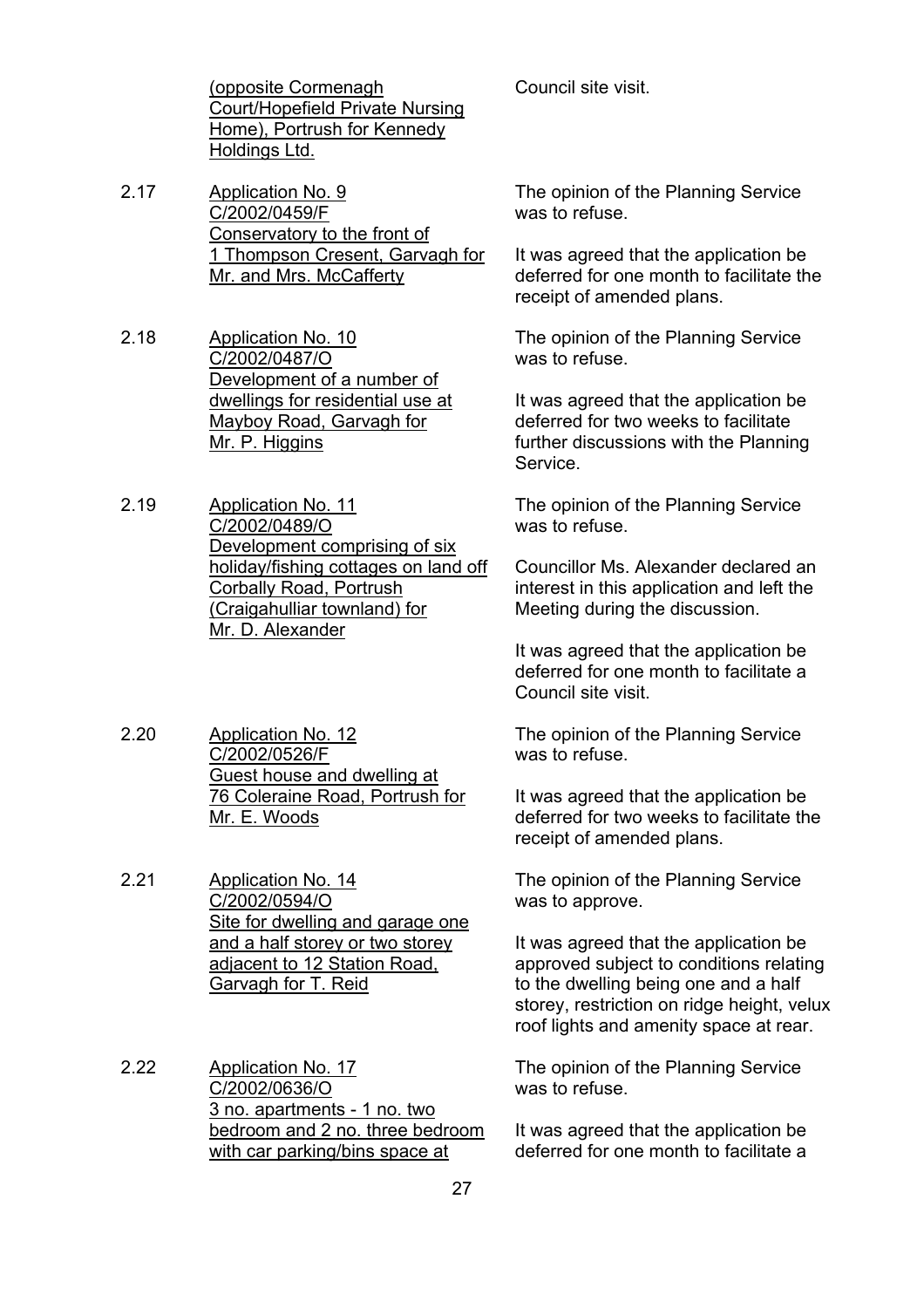Eglinton Lane, Portrush for Mr. G. Morelli

- 2.23 Application No. 36 C/2002/0808/O Site for dwelling and garage to rear of No. 75 and 77 Moneybrannon Road, Coleraine for R. Holmes and G. Dodds
- 2.24 Application No. 38 C/2002/0810/O Site for dwelling off Isle Road, Coleraine (260 metres south of junction with Windyhill Road) for Mr. and Mrs. Millen

2.25 Application No. 39 C/2002/0811/O Site for dwelling off Windyhill Road, Coleraine (opposite Knockmult Farm) for Mr. and Mrs. Millen

- 2.26 Application No. 53 C/2002/0835/O Site for dwelling 300m west of Moneydig/Erganagh Road junction, Kilrea for Mr. C. Callion
- 2.27 Application No. 68 C/2002/0863/O Site for dwelling opposite No. 40 Ballyclogh Road, Bushmills for Mr. D. G. Ramage
- 

Council site visit.

The opinion of the Planning Service was to refuse.

It was agreed that the application be deferred for one month to facilitate a Council site visit.

The opinion of the Planning Service was to refuse.

It was agreed that the application be deferred for one month to facilitate a Council site visit.

The opinion of the Planning Service was to refuse.

It was agreed that the application be deferred for one month to facilitate a Council site visit.

The opinion of the Planning Service was to refuse.

It was agreed that the application be deferred for one month to facilitate a Council site visit.

The opinion of the Planning Service was to refuse.

It was agreed that the application be deferred for one month to facilitate a Council site visit.

- 2.28 General Matters (a) Skerries Caravan Park, Portrush Removal of trees; Tree Preservation Order to be issued on trees remaining.
	- (b) Ballintrae House, Portballintrae Enforcement.

#### **3.0 NOTIFICATION OF PLANNING SUBMISSION FOR PROPOSED ORANGE RADIO TRANSMITTER**

 Read letter from Orange PCS Ltd. advising Council of an application, recently submitted to the Divisional Planning Office, regarding a proposed Orange radio transmitter site at the grass verge/lay-by, A37 Dunhill Road, Coleraine.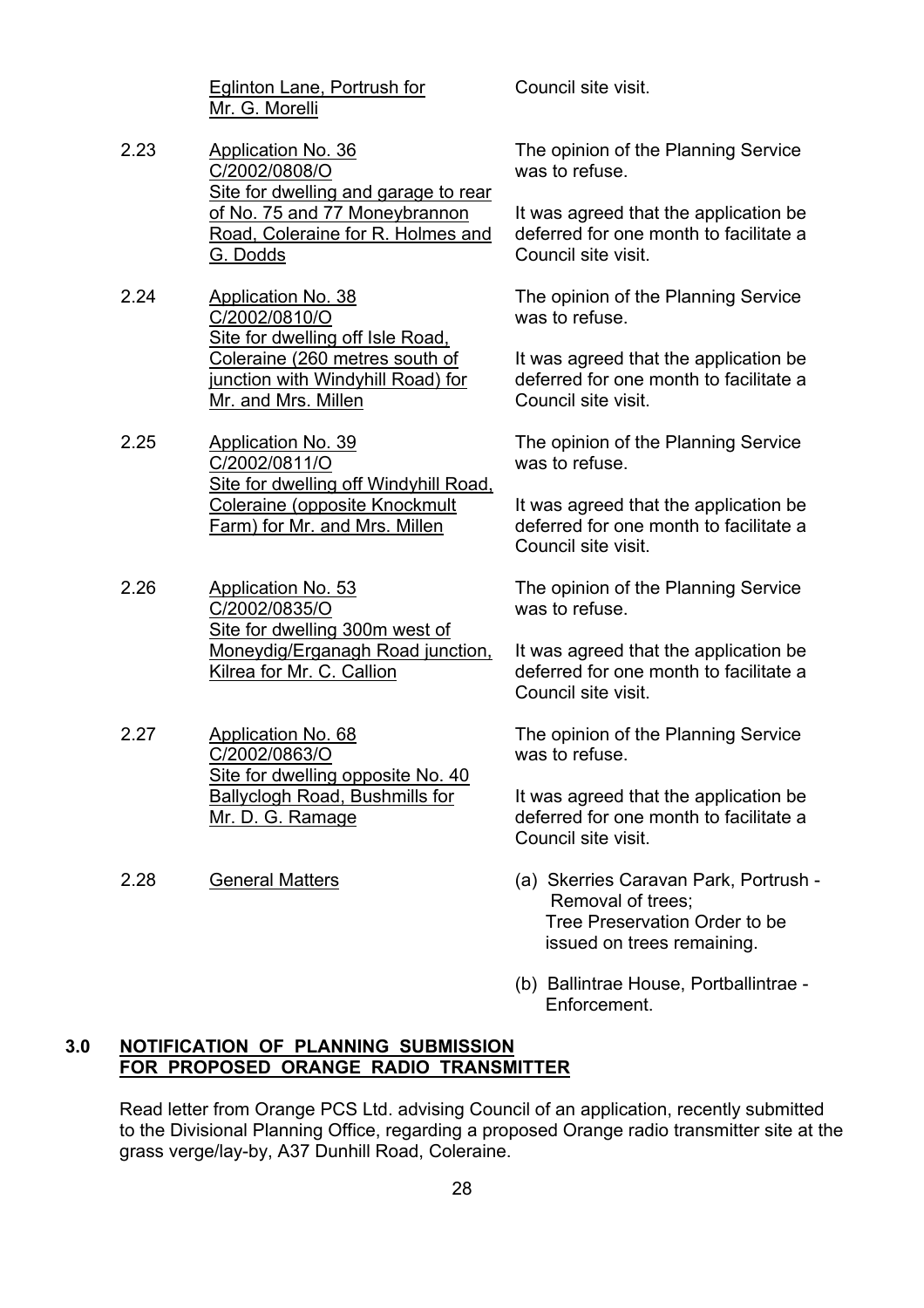Noted.

#### **4.0 NORTHERN IRELAND ASSEMBLY - COMMITTEE OF THE ENVIRONMENT - INTERIM REPORT ON THE PLANNING (AMENDMENT) BILL**

Tabled:

 Northern Ireland Assembly - Committee for the Environment - Interim Report on the Planning (Amendment) Bill (NIA 12/01)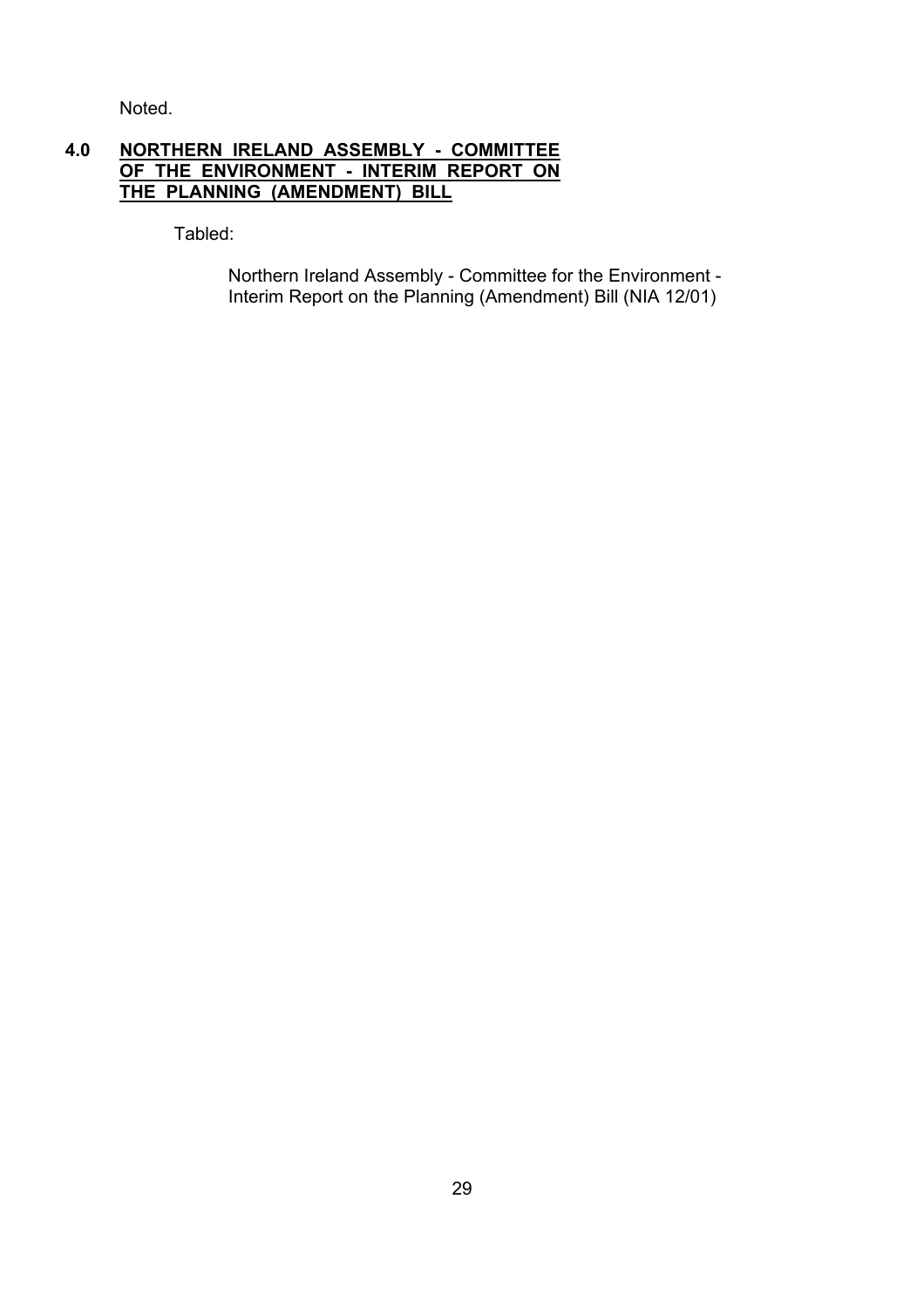#### **SPECIAL POLICY AND DEVELOPMENT COMMITTEE**

#### **18th November, 2002.**

 **Convened:** To further consider the proposed North Coast Wind Farm Project with the assistance of a number of submissions.

**Present:** Councillor N. F. Hillis, in the Chair

The Mayor, Councillor O. M. Church (Mrs.)

The Deputy Mayor, Councillor G. L. McLaughlin

#### **Aldermen**

| P. E. A. Armitage (Mrs.) | B. Leonard    |
|--------------------------|---------------|
| E. T. Black (Mrs.)       | W. J. McClure |
| W. T. Creelman           |               |

#### **Councillors**

| C. S. Alexander (Ms.) | W. A. King      |
|-----------------------|-----------------|
| D. D. Barbour         | D. McClarty     |
| J. J. Dallat          | R. A. McPherson |
| T. J. Deans           | A. McQuillan    |
| E. P. Fielding (Mrs.) | W. J. Watt      |
| E. A. Johnston (Mrs.) |                 |

# **Officers in**

 **Attendance:** Town Clerk and Chief Executive, Director of Technical Services, Director of Leisure Services, Head of Development Services, Environment Officer, Assistant Environment Officer, Principal Administrative Officer and Administrative Assistant

The Chairman welcomed Ms. M. Mann, Head of Development Services, Mr. J. Allen, Environment Officer and representatives of the Coast SOS Group who were in attendance to present submissions on the proposed North Coast Wind Farm Project.

A letter from B9 Energy Offshore Developments Ltd. and illustrative photomontages of preliminary layouts of the project had been previously supplied for members' information.

Members then heard the following presentations:

- A Tourism Perspective Moira Mann, Head of Development Services
- A Sustainable Perspective Jim Allen, Environment Officer
- Presentation Coast SOS Group Dr. Bruce Styne on behalf of the Group

Discussion ensued following each presentation during which members raised a variety of questions which were responded to by the presenters.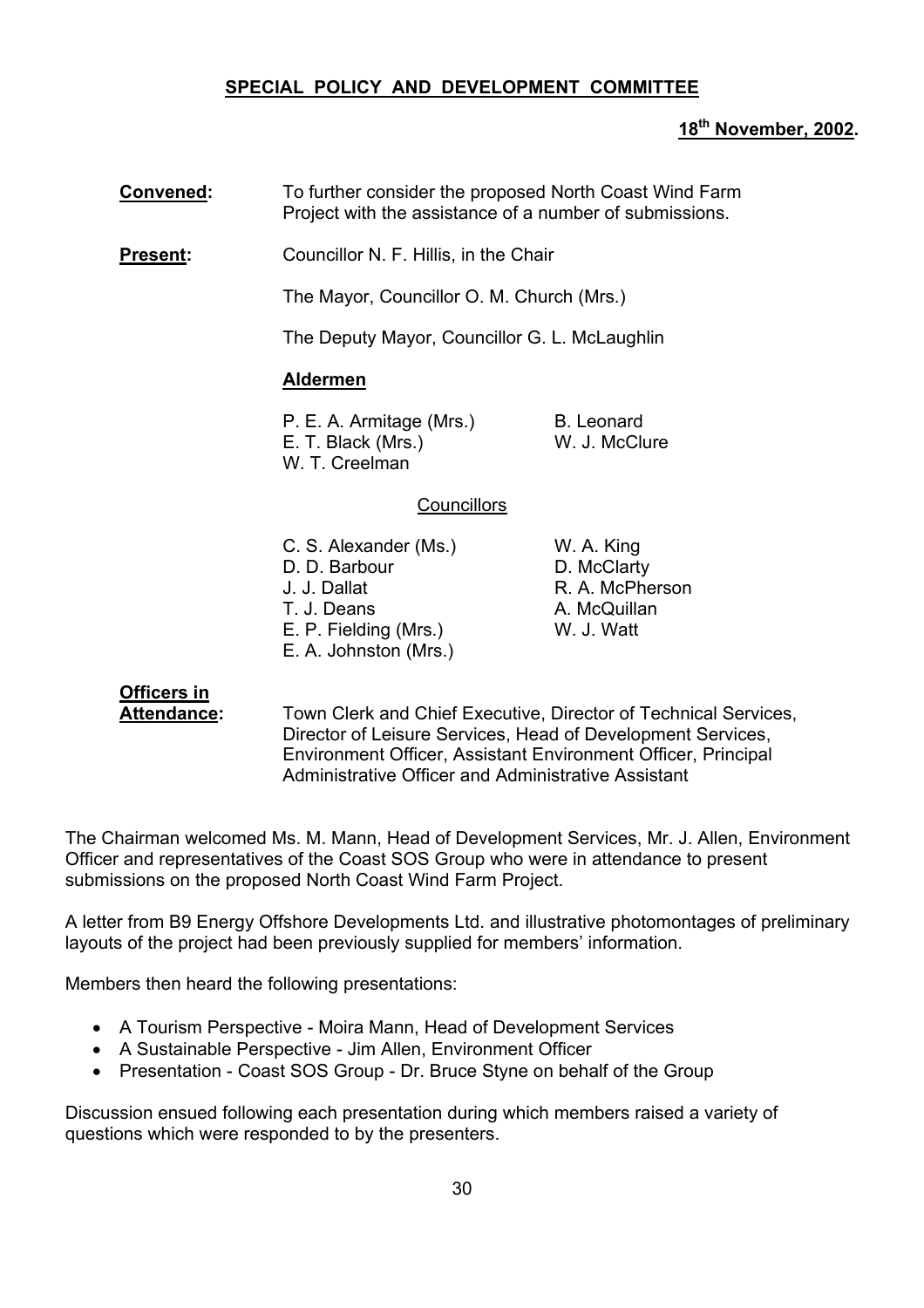The Chairman thanked those concerned for their interesting and informative presentation.

The Town Clerk and Chief Executive updated members on the position currently being taken by other neighbouring Councils and the National Trust.

Following further discussion on this topic it was proposed by Alderman Leonard, seconded by Alderman Mrs. Armitage and recommended that:

 In light of the Council's careful consideration of the proposal over several months Council registers its strongest concerns and objections to aspects of the development at Tunes Plateau. We instruct Council Officers to develop an action plan to articulate these concerns and points of opposition in co-operation with all other councils in the region.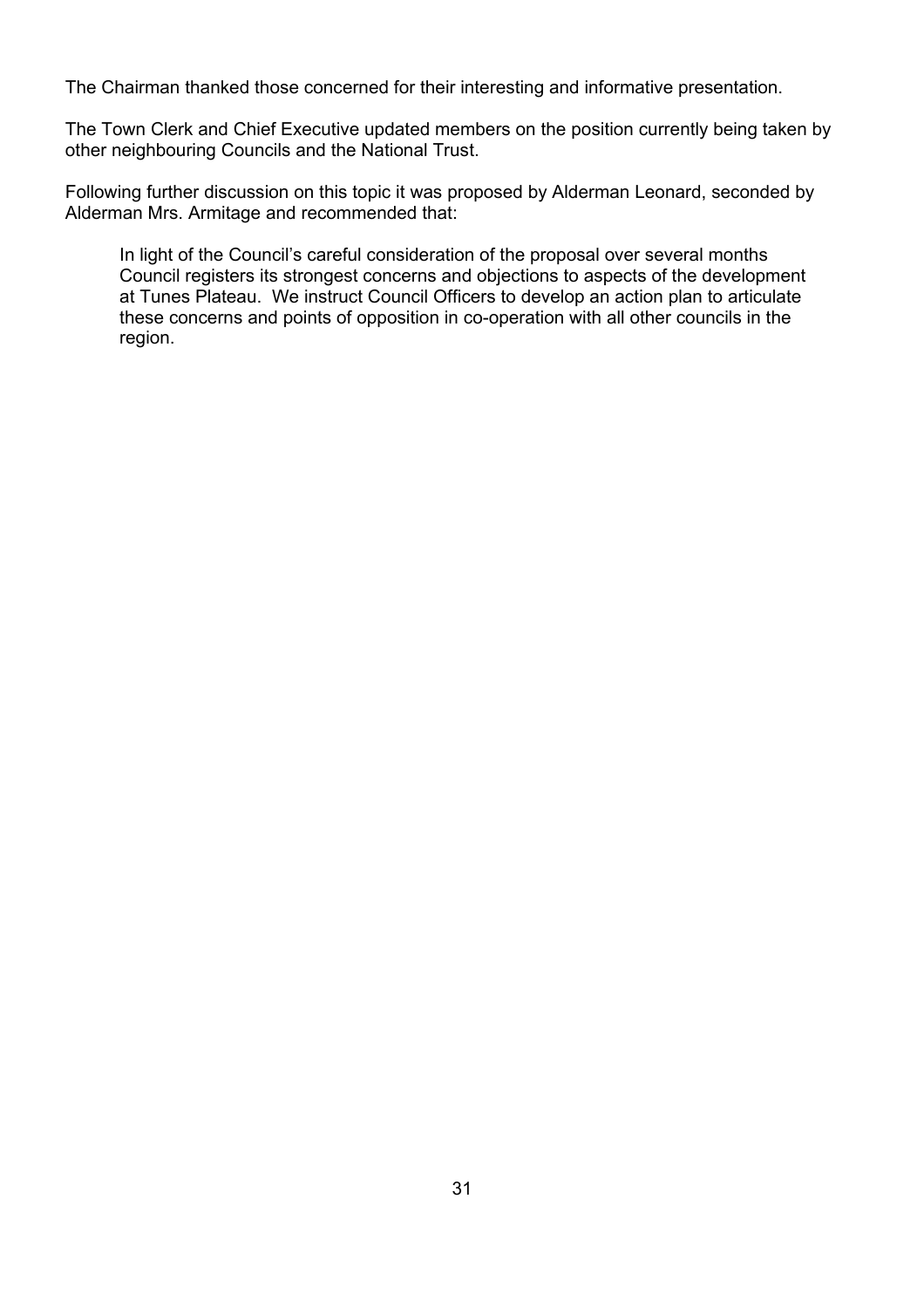#### **POLICY AND DEVELOPMENT COMMITTEE**

#### **19th November, 2002.**

**Present:** Councillor N. F. Hillis, in the Chair

The Mayor, Councillor O. M. Church (Mrs.)

The Deputy Mayor, Councillor G. L. McLaughlin

Aldermen

P. E. A. Armitage (Mrs.) W. T. Creelman E. T. Black (Mrs.) B. Leonard (Items 1.0 - 6.0) W. J. McClure

**Councillors** 

| C. S. Alexander (Ms.) | E. A. Johnston (Mrs.) |
|-----------------------|-----------------------|
| (Items $1.0 - 5.0$ )  | W. A. King            |
| J. M. Bradley         | D. McClarty           |
| J. J. Dallat          | R. A. McPherson       |
| (Items $1.0 - 4.5$ )  | A. McQuillan          |
| T. J. Deans           | E. M. Mullan          |
| E. P. Fielding (Mrs.) | W. J. Watt            |
|                       |                       |

# **Officers in**

 **Attendance:** Town Clerk and Chief Executive, Director of Corporate Services, Director of Leisure Services (Items 1.0 – 4.4), Head of Development Services, Economic Development Manager (Items 1.0 – 5.0), Policy Development Officer, Principal Administrative Officer, Finance Officer, Administrative Officer (Temporary) and Administrative Assistant

**Apologies**: Councillors Barbour and Stewart

#### **1.0 SIGNING OF THE MEMORANDUM OF AGREEMENT BETWEEN THE UNIVERSITY OF ULSTER AND COUNCIL**

The Chairman welcomed Professor G. McKenna and Professor P. Roebuck to the meeting. The Memorandum of Agreement between Coleraine Borough Council and the University of Ulster was then presented to Committee and the Mayor and Professor McKenna were invited to sign the document.

Following the signing ceremony Professor McKenna proceeded to address Committee on current developments and future potential for ongoing co-operation in a wide range of issues which would benefit the Borough and region.

The Chairman thanked Professors McKenna and Roebuck, following which they withdrew from the meeting.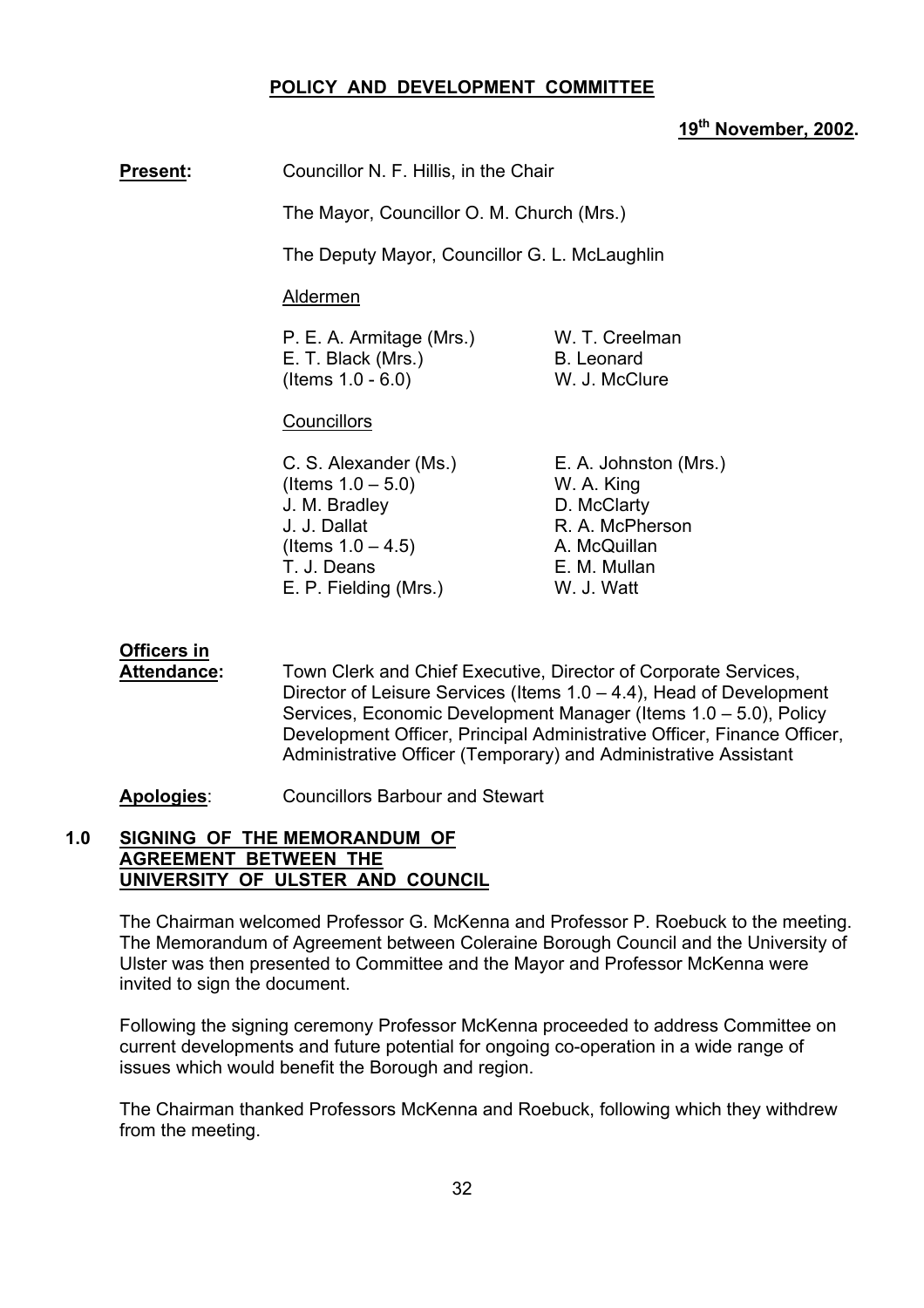# **2.0 DEVELOPMENT SERVICES REPORT**

The Report of the Head of Development Services was considered (previously supplied).

Matters arising:

| 2.1                 | North West Economic<br><b>Development Forum</b>                                | The Head of Development Services outlined the<br>work of the North West Economic Development<br>Forum, as detailed in the report.                                                                      |
|---------------------|--------------------------------------------------------------------------------|--------------------------------------------------------------------------------------------------------------------------------------------------------------------------------------------------------|
|                     |                                                                                | Council is recommended to agree a contribution of<br>£10,000 per annum to the North West Economic<br>Development Forum with individual initiatives<br>being bought into on a project by project basis. |
|                     | 2.2 Causeway Coast & Glens<br><b>Promotional Activity 2003</b>                 | Consideration was given to the timetable for the<br>Causeway Coast & Glens promotional activity for<br>2003, as detailed in the report.                                                                |
|                     |                                                                                | Council is recommended to approve staff<br>assistance, where relevant, during the forthcoming<br>season.                                                                                               |
|                     | 2.3 Northern Ireland Tourism<br>Awards 2002                                    | The Northern Ireland Tourist Board had invited<br>entries for their annual awards scheme and a<br>number of recommendations for nominations, in<br>principle, were made.                               |
|                     |                                                                                | Members were requested to contact the Head of<br>Development Services with any further<br>nominations.                                                                                                 |
| 2.4 For Information |                                                                                |                                                                                                                                                                                                        |
| 2.4.1               | <b>Coleraine Relationships,</b><br>in Equity, Diversity and<br>Interdependence | Consideration was given to information on CREDI,<br>as detailed in the report.                                                                                                                         |
|                     |                                                                                | A workshop to meet the CREDI Development<br>Group would be held on Wednesday 22 <sup>nd</sup><br>January, 2003.                                                                                        |
|                     | 2.4.2 Community Support<br>Plan - Implementation                               | Members noted information, as contained in the<br>report, on the implementation of the Community<br>Support Plan and the initiatives which had<br>commenced, viz:                                      |
|                     |                                                                                | <b>Business Mentoring Programme</b><br>Youth Forum<br><b>Call for Grants</b><br><b>Advice Centre Funding</b>                                                                                           |
|                     | 2.4.3 Update on the Maine                                                      | The Head of Development Services updated<br>33                                                                                                                                                         |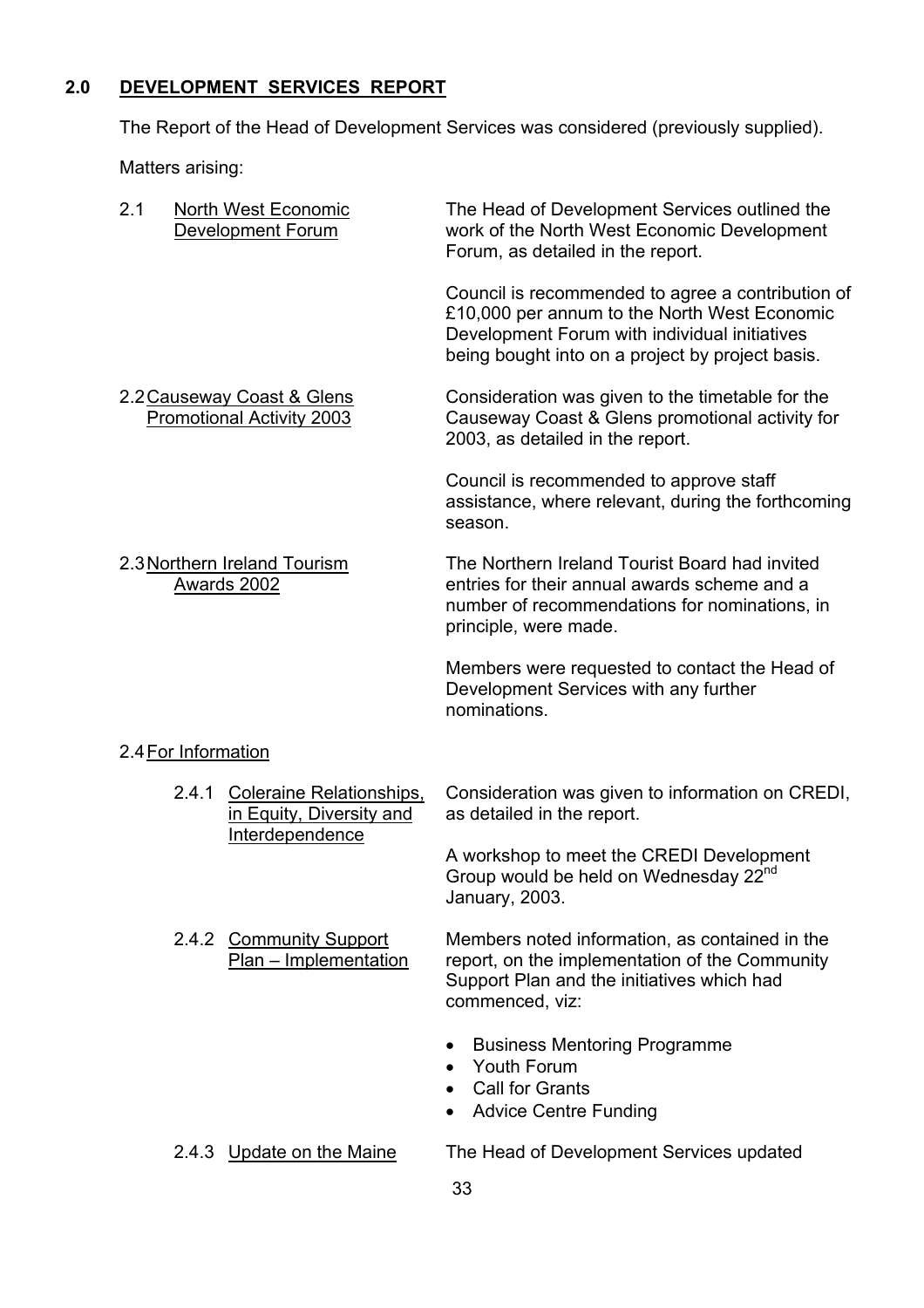Trade Visit members on the programme for the trade visit to Maine. Professor Gerry McKenna, Vice Chancellor of the University; Professor Chris Barnett, CEO of the Science Research Park and Professor Bernie Hannigan, Dean of Life Sciences would accompany the two Council delegation on the visit. 2.4.4 **Launch of Economic** Members noted that the launch of the Economic Development Strategy Development Strategy would take place on Monday 25<sup>th</sup> November, 2002 at 5.00pm in Cloonavin. 2.4.5 Environment and Waste Members noted information on a half-day seminar<br>Enterprise Workshop to be held on 16<sup>th</sup> December. 2002 as detailed in to be held on  $16<sup>th</sup>$  December, 2002 as detailed in

 the report. 2.4.6 Economic Development The Head of Development Services informed Manager members that Ms. K. Burns, Economic

Development Manager, would be leaving Council in late December to take up appointment as Chief Executive with the Irish Central Border Area Network (ICBAN).

Members congratulated Ms. Burns on her new post and expressed their appreciation for her work for Council.

The Town Clerk and Chief Executive also paid tribute to the contribution made by Ms. Burns.

#### **3.0 CORPORATE SERVICES REPORT**

The Report of the Director of Corporate Services was considered (previously supplied).

Matters arising:

| 3.1 | Freedom of Information -<br><b>Draft Publication Scheme</b> | The Director of Corporate Services presented an<br>outline to Committee of the draft scheme<br>(previously supplied).        |
|-----|-------------------------------------------------------------|------------------------------------------------------------------------------------------------------------------------------|
|     |                                                             | Council is recommended to adopt the scheme,<br>which will then be submitted to the Information<br>Commissioner for approval. |
| 3.2 | Caravan Park Charges                                        | Members considered two proposals, as detailed in<br>the report, for increasing charges on caravan<br>parks, viz              |
|     |                                                             | increase site fees by 10%<br>increase site fees by 5%                                                                        |

34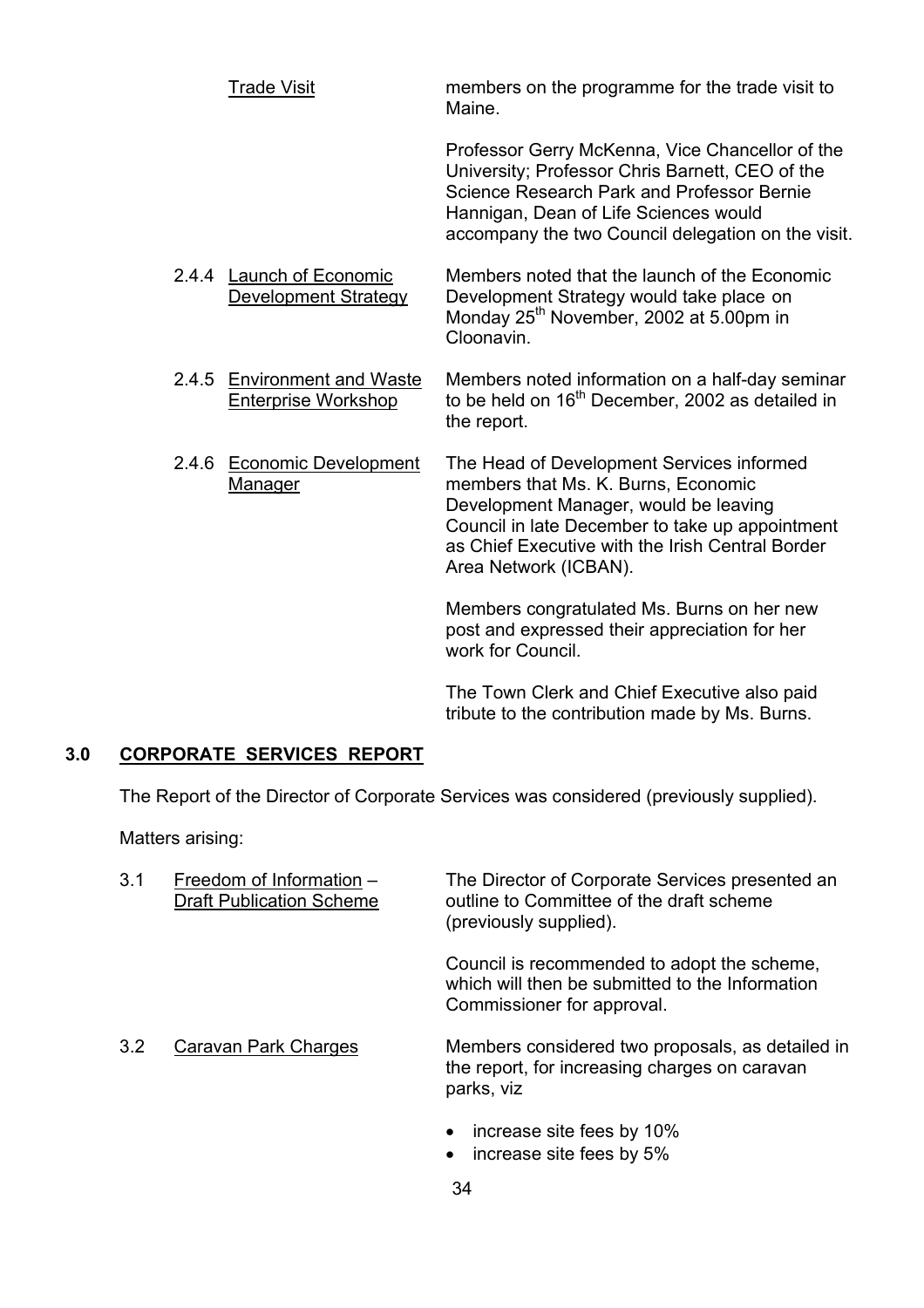Discussion ensued during which the Director of Corporate Services suggested that site fees be increased by 5% and a fundamental review of caravan park charges be carried out for the following year.

 It was proposed by Councillor McPherson, seconded by Councillor Ms. Alexander and recommended:

> That Council approve an increase of 5% for the coming year and that a review of caravan park charges be carried out for the following year.

#### 3.3 For Information

3.3.1 Review of Rating Policy Consideration was given to the Department of Finance and Personnel's "First Findings Report" (previously supplied).

Noted.

 3.3.2 Annual Report and The Annual Report and Accounts for 2001/2002 Accounts 2001/2002 were considered (previously supplied).

> The Finance Officer detailed various issues contained in the report and members noted that the Local Government Auditor was currently carrying out the usual annual audit.

3.3.3 Financial Statement Committee noted that the Financial Statement for  $\overline{\mathsf{Accounts}}$  the six month period ended  $30^{\text{th}}$  September, 2002 showed Council's Net Operational Cost of Services to be £4,117,223 (57% of the annual budget).

> Preparation of the annual rate estimates was currently underway.

3.3.4 Accounts Committee noted that creditors' payments, as per lists circulated, had been issued as follows:

> Revenue A/C - £348,563.89 Capital A/C - £399,949.29

Payments made through the Petty Cash Account, posted to the General Ledger, had totalled £243,520.72.

3.3.5 New Appointments The following appointments had been made in accordance with the Local Government Staff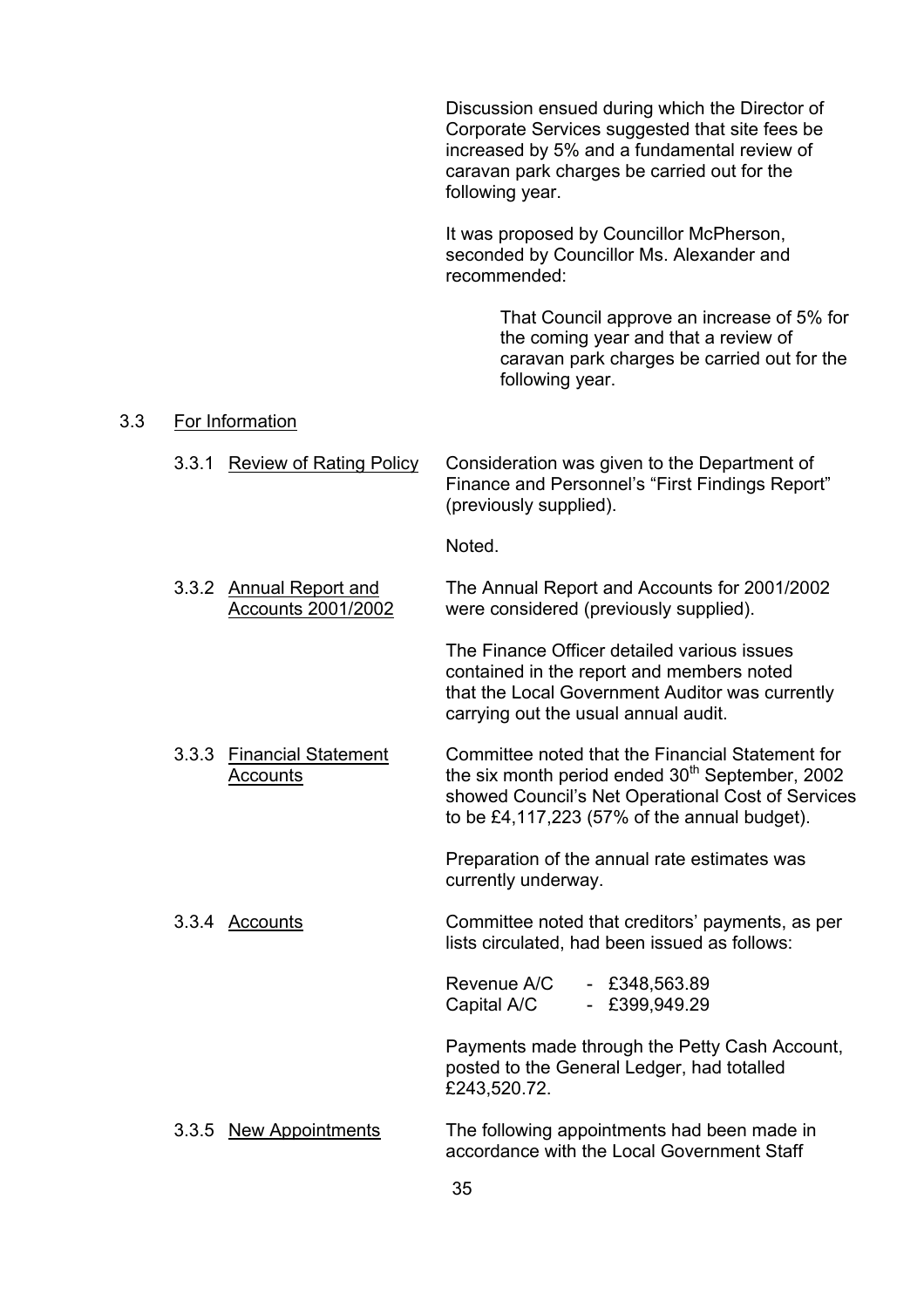Commission's Code of Procedures on Recruitment and Selection.

Chief Executive's Department

Tourist Information Assistant (Job Share) (Replacement): Mrs. L. Mullan

Leisure Services Department

Centre Attendant (Replacement): Mr. A. Dowey

2 x Part-Time Centre Attendants (Replacements): Mr. E. McKay and Mr. S. J. Arbuthnot

#### **4.0 LAND AND PROPERTY**

 The report of the Principal Administrative Officer on Land and Property was considered (previously supplied).

| 4.1 | Land at Coleraine Road, Kilrea | Mullin's Ice Cream, Kilrea had indicated that they<br>would like to purchase a piece of Council owned<br>land, amounting to 0.5 acres, at Coleraine Road,<br>Kilrea to facilitate expansion of their business.<br>A plan of the area was viewed at the meeting.                           |
|-----|--------------------------------|-------------------------------------------------------------------------------------------------------------------------------------------------------------------------------------------------------------------------------------------------------------------------------------------|
|     |                                | Council is recommended to agree, in principle, to<br>the transfer of the land subject to:                                                                                                                                                                                                 |
|     |                                | (i) agreement of a premium as assessed by the<br>Valuation and Lands Agency; and<br>(ii) the necessary consent being obtained from the<br>Department of Enterprise, Trade and<br>Investment to a change of use from recreational<br>to commercial/industrial with associated retail.      |
| 4.2 | 20 Drumadragh, Coleraine       | A request had been received from Mr. D. Collins,<br>20 Drumadragh, Coleraine for permission to create<br>a small opening in the boundary fence between his<br>property and the Council owned right-of-way<br>leading to Ballylagan Road. A plan of the area<br>was viewed at the meeting. |
|     |                                | Committee noted that a letter and petition had<br>been circulated to some members by Mrs. M.<br>Millen, 17 Drumadragh, Coleraine expressing<br>objection to this request.                                                                                                                 |
|     |                                | A number of other letters of objection were also<br>circulated to members.                                                                                                                                                                                                                |
|     |                                | A full discussion ensued during which it was                                                                                                                                                                                                                                              |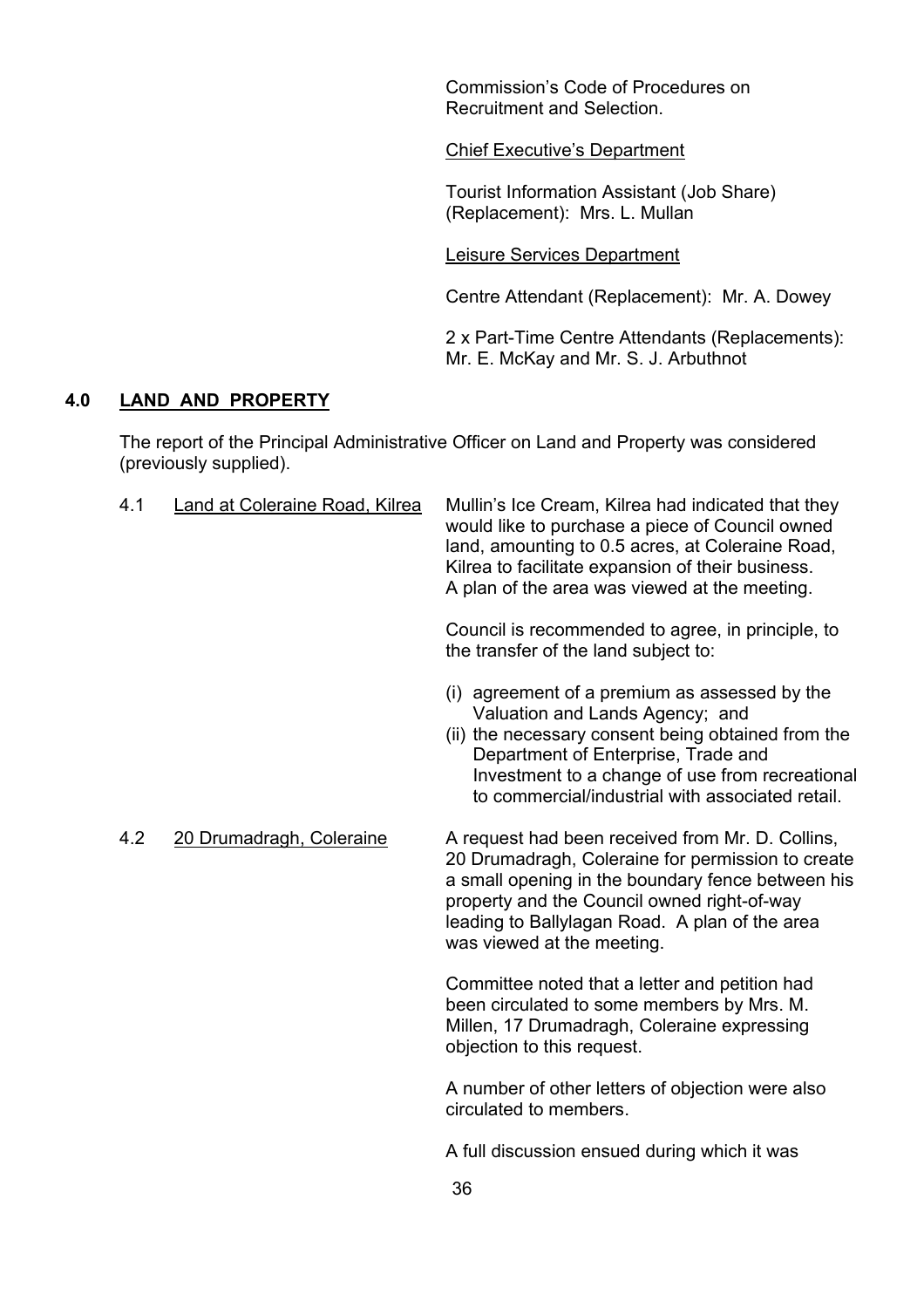proposed by Alderman Mrs. Armitage and seconded by Councillor McClarty:

> That the application be deferred to facilitate a Council site visit.

 It was proposed, as an amendment, by Alderman McClure and seconded by Councillor Deans:

> That Council approve the application subject to an appropriate licence being issued to Mr. Collins with a condition that the permission could be withdrawn by Council at any time upon one week's written notice.

 On being put to the Meeting the amendment was lost by seven votes to six and the proposal carried by twelve votes to two. It was, therefore, recommended:

 That the application from Mr. D. Collins be deferred to facilitate a Council site visit.

- 4.3 Coleraine Market Yard Committee noted that a Special Meeting would be Development Brief held on Thursday 28<sup>th</sup> November, 2002 at 7.00pm to hear the three stage 2 submissions for the development of Coleraine Market Yard.
- 4.4 Mall Car Park, Coleraine Committee noted that the Department for Social Development would proceed to make a Vesting Order in respect of lands known as the Mall Car Park, Coleraine once it had updated details of persons having an interest in the land.

 The Order would be made subject to the development brief for the site, stipulating that a pedestrian access from any new development be positioned directly opposite the rear entrance to the Diamond Arcade, as required by the Planning Appeals Commission.

4.5 Stain Glass Window – A copy of the final design for the stain glass Coleraine Town Hall window, which it was hoped would be installed in the early part of 2003, was viewed at the meeting.

> Discussion ensued during which the Principal Administrative Officer answered members' questions following which it was proposed by Councillor Deans and seconded by Councillor King:

> > That Council approve the design.

- 
-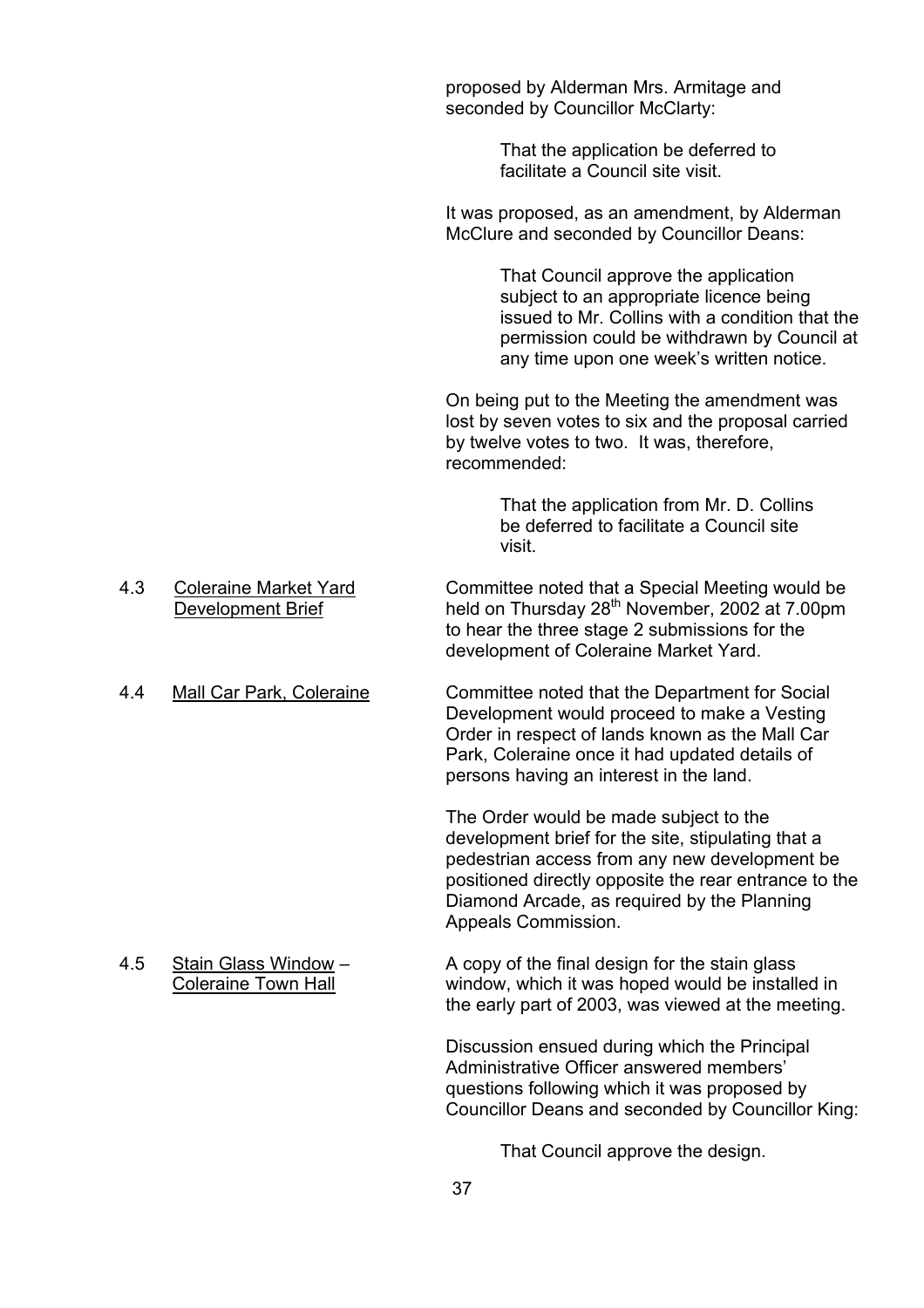It was then proposed as an amendment by Councillor Mrs. Johnston and seconded by Councillor McPherson:

> That the design be referred back to the Jubilee Window Sub-Committee for further consideration.

 On being put to the meeting, the amendment was carried by eight votes to seven.

#### **5.0 NOTICE OF MOTION SUBMITTED BY COUNCILLOR D. McCLARTY**

 The undernoted Notice of Motion was proposed by Councillor McClarty, seconded by Councillor Watt and unanimously agreed for recommendation to Council:

"That Coleraine Borough Council, in recognition of the widespread benefit and prestige for the community which has been derived from these two locallyorganised, long-standing annual events grant the Freedom of the Borough of Coleraine to –

- (a) Coleraine and District Motor Club for its organisation of the North West 200 International Motor Cycle Race; and
- (b) The Northern Ireland Milk Cup Committee for its organisation of the N.I. Milk Cup International Youth Soccer tournament."

#### **6.0 EMERGENCY PLANNING EXERCISE - UPDATE**

The Town Clerk and Chief Executive updated Committee on the events of the Emergency Planning Exercise held on 23<sup>rd</sup> October, 2002 and advised that a full debriefing session, including all the agencies involved, would be held in December 2002.

#### **7.0 COLERAINE DISTRICT POLICING PARTNERSHIP - UPDATE**

Committee noted that shortlisting for independent members had been completed and that interviews would take place at the end of November/beginning of December 2002 with appointments being made early in the New Year by the Policing Board for Northern Ireland. The recruitment process for a DPP Manager would commence early in December, 2002 with a training programme for members commencing in the New Year.

#### **8.0 PROPOSED COLERAINE HARBOUR ORDER**

Committee noted information on the proposed Coleraine Harbour Order, as contained in the letter from the Department for Regional Development including the draft River Bann Navigation Order (Northern Ireland) (previously supplied).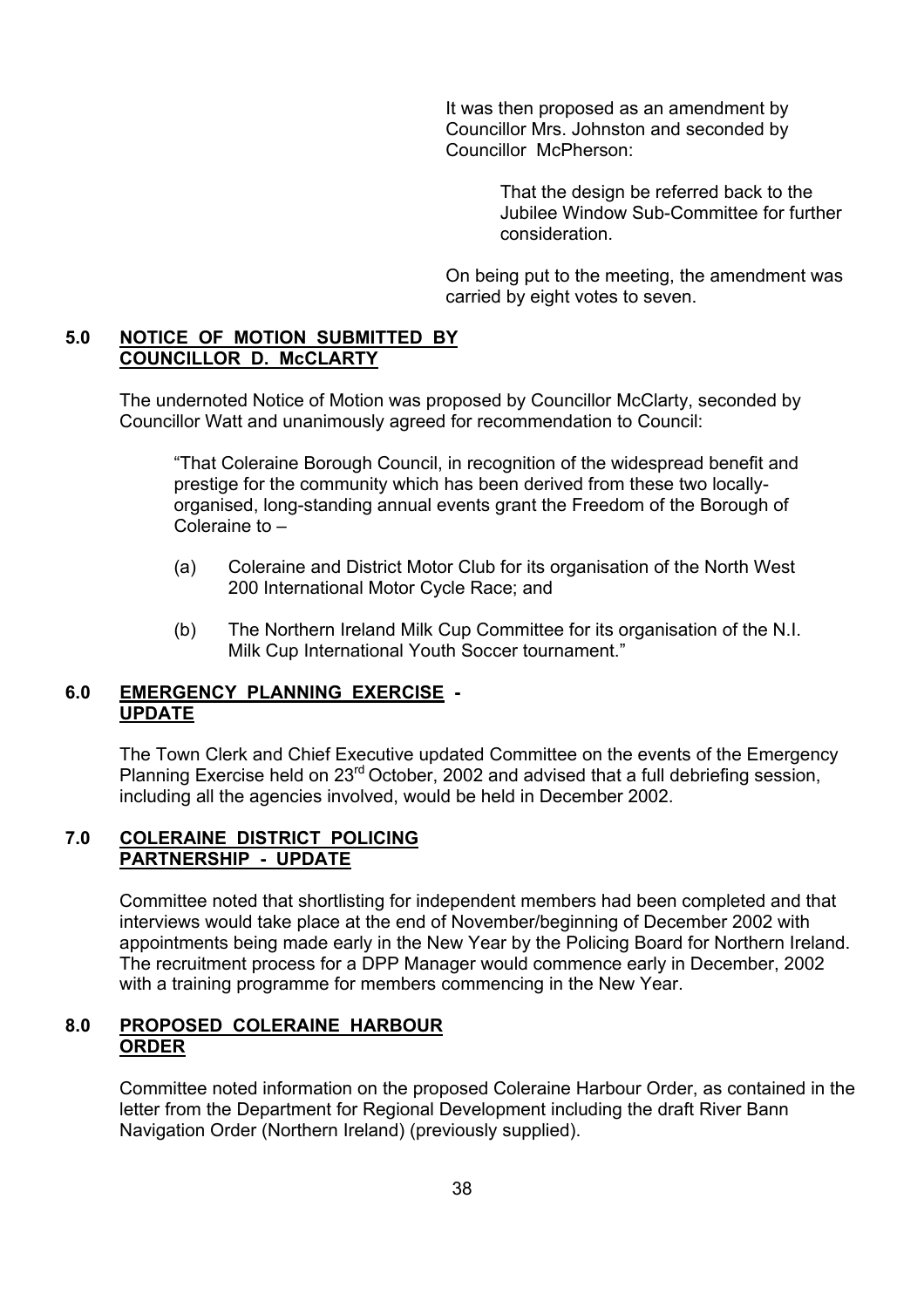#### **9.0 CORRESPONDENCE**

9.1 Northern Ireland Housing Committee noted the information on the nomination Council of members, as contained in the letter from the Northern Ireland Housing Council (previously supplied).

> It was proposed by Alderman McClure and seconded by Councillor Mrs. Fielding:

> > That Council approve the nomination of its current member to the end of the electoral term in 2005.

On being put to the Meeting, the proposal was carried by nine votes to five.

9.2 Consignia Committee noted information on the Urban Post Office ™ Branch Network, as contained in the letter from Consignia (previously supplied).

#### **10.0 CONSULTATION PAPER**

 The Town Clerk and Chief Executive reported that the following consultation paper had been received and was available for members who wished to consider making a response:

(I) Department of the Environment – Driver & Vehicle Testing Agency – Mandatory Display of MOT Disc

Comments due by: 24<sup>th</sup> January, 2003

#### **11.0 NORTHERN IRELAND HOUSING EXECUTIVE**

Tabled:

Corporate Plan 2002 – 2005 and Business Plan 2002/2003

#### **12.0 CITIZENS ADVICE BUREAU**

Tabled:

Thirtieth Anniversary Annual Report 2001 – 2002

#### **13.0 NORTHERN IRELAND CONSUMER COMMITTEE FOR ELECTRICITY**

Tabled:

Annual Report 2002